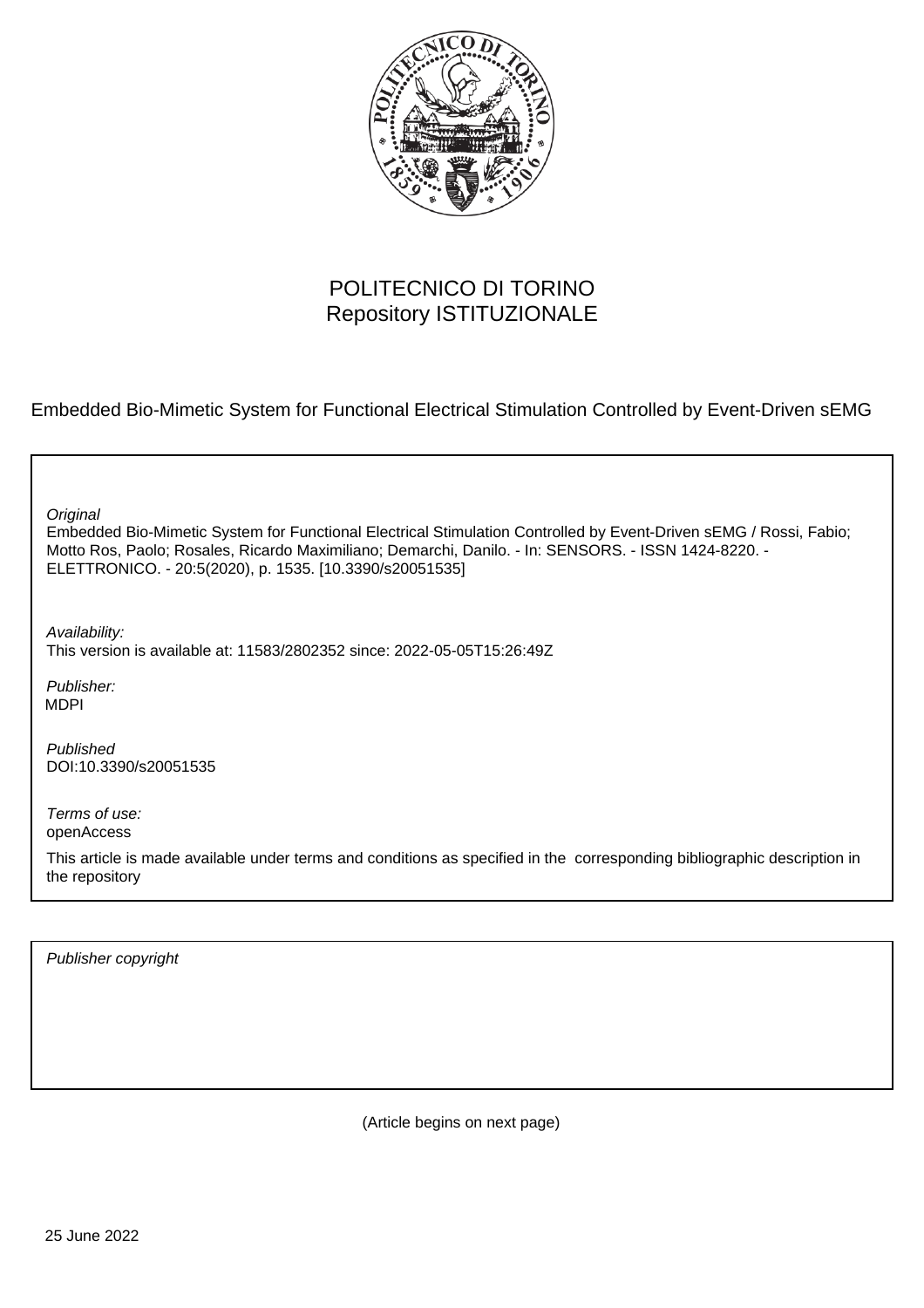

*Article*

# **Embedded Bio-Mimetic System for Functional Electrical Stimulation Controlled by Event-Driven sEMG †**

# **Fabio Rossi , Paolo Motto Ros , Ricardo Maximiliano Rosales and Danilo Demarchi \***

Dipartimento di Elettronica e Telecomunicazioni (DET), Politecnico di Torino, 10129 Torino, Italy; fabio.rossi@polito.it (F.R.); paolo.mottoros@polito.it (P.M.R.); s251237@studenti.polito.it (R.M.R.)

- **\*** Correspondence: danilo.demarchi@polito.it
- † This paper is an extended version of our paper published in: Rossi, F., Rosales, M. R., Motto Ros, P., Danilo, D. Real-Time Embedded System for Event-Driven sEMG Acquisition and Functional Electrical Stimulation Control. In Proceedings of the 2019 International Conference on Applications in Electronics Pervading Industry, Environment and Society (ApplePies), Pisa, Italy, 11–13 September 2019.

Received: 7 February 2020; Accepted: 7 March 2020; Published: 10 March 2020



**Abstract:** The analysis of the surface ElectroMyoGraphic (sEMG) signal for controlling the Functional Electrical Stimulation (FES) therapy is being widely accepted as an active rehabilitation technique for the restoration of neuro-muscular disorders. Portability and real-time functionalities are major concerns, and, among others, two correlated challenges are the development of an embedded system and the implementation of lightweight signal processing approaches. In this respect, the event-driven nature of the Average Threshold Crossing (ATC) technique, considering its high correlation with the muscle force and the sparsity of its representation, could be an optimal solution. In this paper we present an embedded ATC-FES control system equipped with a multi-platform software featuring an easy-to-use Graphical User Interface (GUI). The system has been first characterized and validated by analyzing CPU and memory usage in different operating conditions, as well as measuring the system latency (fulfilling the real-time requirements with a 140 ms FES definition process). We also confirmed system effectiveness, testing it on 11 healthy subjects: The similarity between the voluntary movement and the stimulate one has been evaluated, computing the cross-correlation coefficient between the angular signals acquired during the limbs motion. We obtained high correlation values of  $0.87 \pm 0.07$  and  $0.93 \pm 0.02$  for the elbow flexion and knee extension exercises, respectively, proving good stimulation application in real therapy-scenarios.

**Keywords:** surface electromyography; event-driven; functional electrical stimulation; embedded system

## **1. Introduction**

Nowadays, an increasing number of active rehabilitation techniques are moving to the bio-mimetic approach, which relies on the analysis of the surface ElectroMyoGraphy (sEMG) signal for, e.g., the application of Functional Electrical Stimulation (FES) [1], with the aim of physiologically controlling the muscle functional restoration as much as possible [2]. In particular, FES employs low energy current pulses to modulate the muscle contraction [3] where a complex stimulation pattern, useful to activate the group of muscles involved in a movement, is regulated by sEMG envelope evaluation or by muscle force indicators (e.g., Root Mean Square (RMS), Absolute Rectified Value (ARV)) [4].

In a practical application, the sEMG processing and FES control is a fundamental task to be carried out in real-time [5]. Since the run-time performance bottleneck could be easily related to the use of a general purpose computer for the FES control (often concurrently running, or loaded with, many other unrelated applications or functionalities, leading to unpredictable performances), here the idea is to replace it with a dedicated embedded system. In this regard, major concerns will be the effectiveness

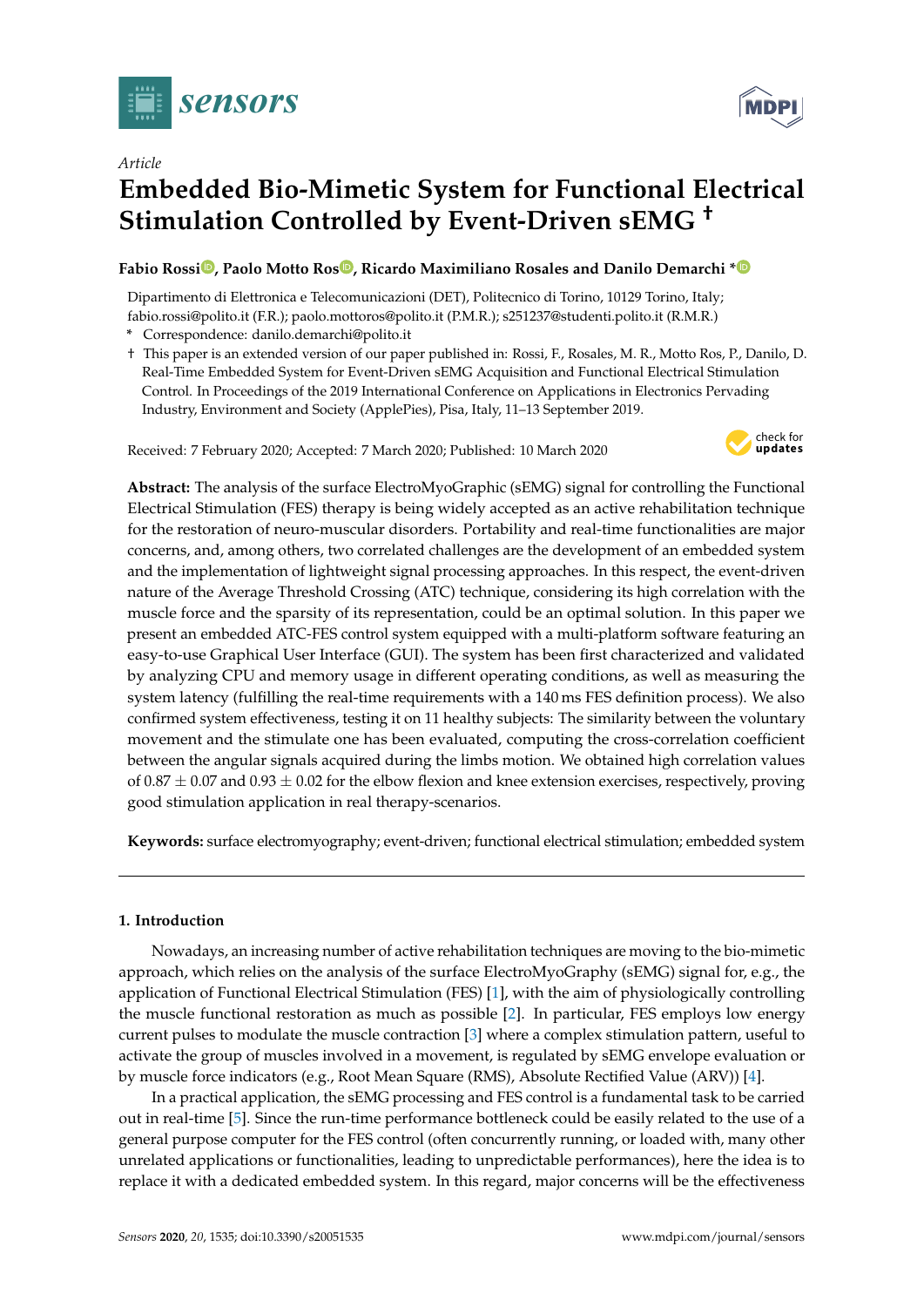and safety of the stimulation and the resulting performance, i.e., a latency short enough to fulfill the real-time constraints and the quality of the stimulated movement.

We propose an embedded bio-mimetic FES system based on the Average Threshold Crossing (ATC) event-driven technique applied to the sEMG signal. The ATC essentially compares the sEMG signal with a threshold [6]: the Threshold Crossing (TC) events generate the quasi-digital TC signal, which is characterized by a digital waveform carrying analog (time-based) information. The ATC parameter is then computed by counting the number of TC events during a time window. In [7], we have demonstrated the correlation among ATC, ARV and the muscle force: in particular, having  $0.95 \pm 0.02$  ATC-force w.r.t.  $0.97 \pm 0.02$  ARV-force correlation, the ATC parameter can be used as indicator of muscle activity [8]. In this way, the event-driven approach enables the implementation of a low-complexity on-board feature extraction process, divided into two steps (TC generation and ATC computing), which can be directly performed in hardware [9,10], supporting, e.g., the recognition of different gestures [11–14]. While the theoretical background of ATC is quite similar to others common sEMG features, e.g., Zero-Crossing (ZC) or Wilson Amplitude (WAMP) [15], our event-based approach could overcome signal processing limitations for embedded feature extraction [16]. In particular, ZC and WAMP calculations are achieved by analyzing an already digitized signal, leading to high time, processing and power consumption, while by implementing in hardware our proposed ATC approach we are able to relax these issues.

Therefore, the minimal data size of the ATC information  $[10]$  and its sparsity (due to its event-driven nature) perfectly matches the low computational capabilities of an embedded system. Evolving from the architecture presented in previous works [10,17,18], with the aim of making the system portable and improving the run-time performance, we replaced the personal laptop, and the software based on the MATLAB<sup>®</sup> & SIMULINK<sup>®</sup> environment, with a Raspberry Pi 3 B+ as the processing and control core of the system, running a multi-platform software. Its main tasks are the management of the sEMG multi-channel wireless acquisition, the computation and update of the FES parameters from the ATC data, and the safe control of the stimulator. The software features a Graphical User Interface (GUI) as well, to monitor and control every aspect of the system, eventually guiding the user into setup different and personalized stimulation sessions.

From the application point of view, typical scenario consists in the reproduction of functional movements between two subjects in the therapist-patient rehabilitation context: The muscular activity monitored from an healthy subject (therapist), e.g., doctor, physiotherapist, during the execution of a movement, is processed in order to define the FES pattern to be applied to a second subject (patient) in order to induce the replication of the same movement.

This manuscript extends what already presented in [19] by discussing the design choices and details about the system architecture, focusing both on hardware and software aspects, and the related development approaches; finally, further system characterization and validation results are presented, as well as in-vivo experiments.

The paper is organized as follows: Section 2 presents the overall system architecture and details the design and development of both the hardware and software parts; Section 3 presents the results of the validation and characterization of the developed embedded system, while Section 4 the results of in-vivo experimental tests are reported; results, with particular emphasis on the feature of the embedded system, are then discussed and compared with related works in Section 5; in the end conclusion and future perspectives are outlined in Section 6.

#### **2. System Architecture: Design and Development**

#### *2.1. Overview*

A description of the proposed system can be conceptually schematized into inputs, control and output logical macro areas, as represented in Figure 1, according to the actions flow from signal acquisition to stimulation application. Data acquired by input devices (i.e., muscular activation and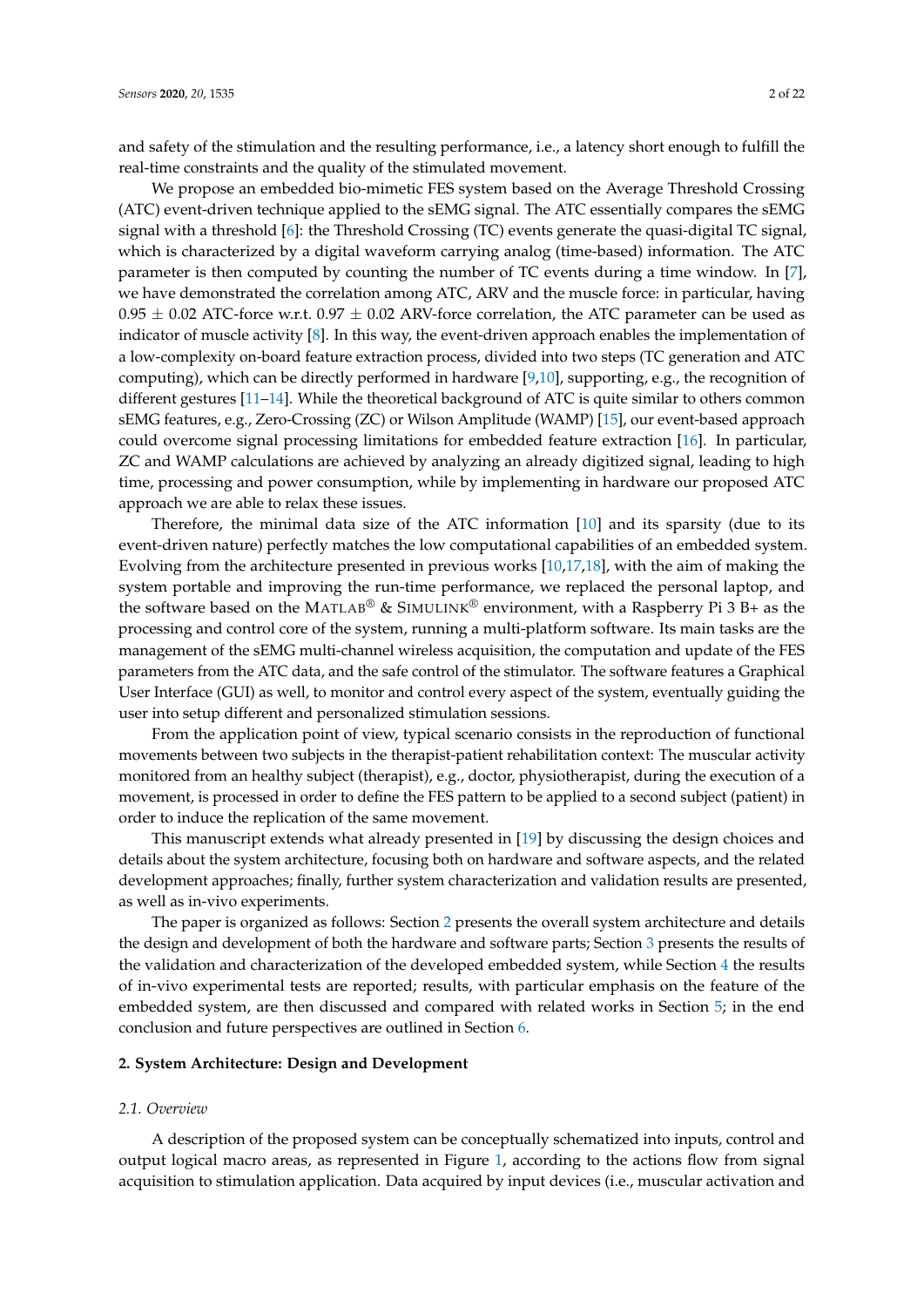limbs motion) are processed by the control unit in order to drive the FES application through the output device.



**Figure 1.** System hardware and user interface architecture: The Raspberry Pi acts as control logic linking the input devices (i.e., surface ElectroMyoGraphic (sEMG) acquisition board and electro-goniometer) with the output (Functional Electrical Stimulation (FES) stimulator).

We designed a flexible enough framework by developing a multi-platform software core, compatible with widespread Operating Systems (OSs) (such as Microsoft® Windows®, GNU/Linux and Android), able to run on commonly available devices, i.e., PC, laptop, tablet, smartphone as well as Raspberry Pi.

Among all the possibilities, we defined our optimized embedded version of the system as Reference Hardware Setup (RHS), which comprises individual acquisition channels for sEMG and electro-goniometers as inputs, Raspberry Pi as control logic and the RehaStim 2 FES stimulator as output. With respect to RHS, other configurations are characterized by changes in the inputs and control devices (i.e., a Microsoft® Windows® or GNU/Linux PC), which lead to slight variations in the wireless connectivity management and software structure.

#### *2.2. Hardware Platform*

The input devices are the sensors useful to record the signals of interest, i.e., the electrical signals produced by the muscles contraction (sEMG signal) during the execution of a movement and the angular signals representing the limbs motion of the human body.

In the first case, the employed device has to amplify and filter the muscular signal in order to allow its interpretation, since the raw signal amplitude varies between hundreds of  $\mu$ V and tens of mV [20]. Therefore, referring to the guidelines reported in [21], we developed an analog conditioning circuit for the bio-signal [9], which, using the three-electrodes differential approach (two as sources, one for reference), provides 1000 gain factor in the 30 Hz to 400 Hz bandwidth (obtained as a cascade of a differential first-order high-pass filter [22] and a second-order Sallen-Key low-pass filter [23]) in order to filter out electrode-skin movement artifact and high-frequency noise. Moreover, since the sEMG module has to be coupled with FES stimulator, we added overvoltage protection diodes on the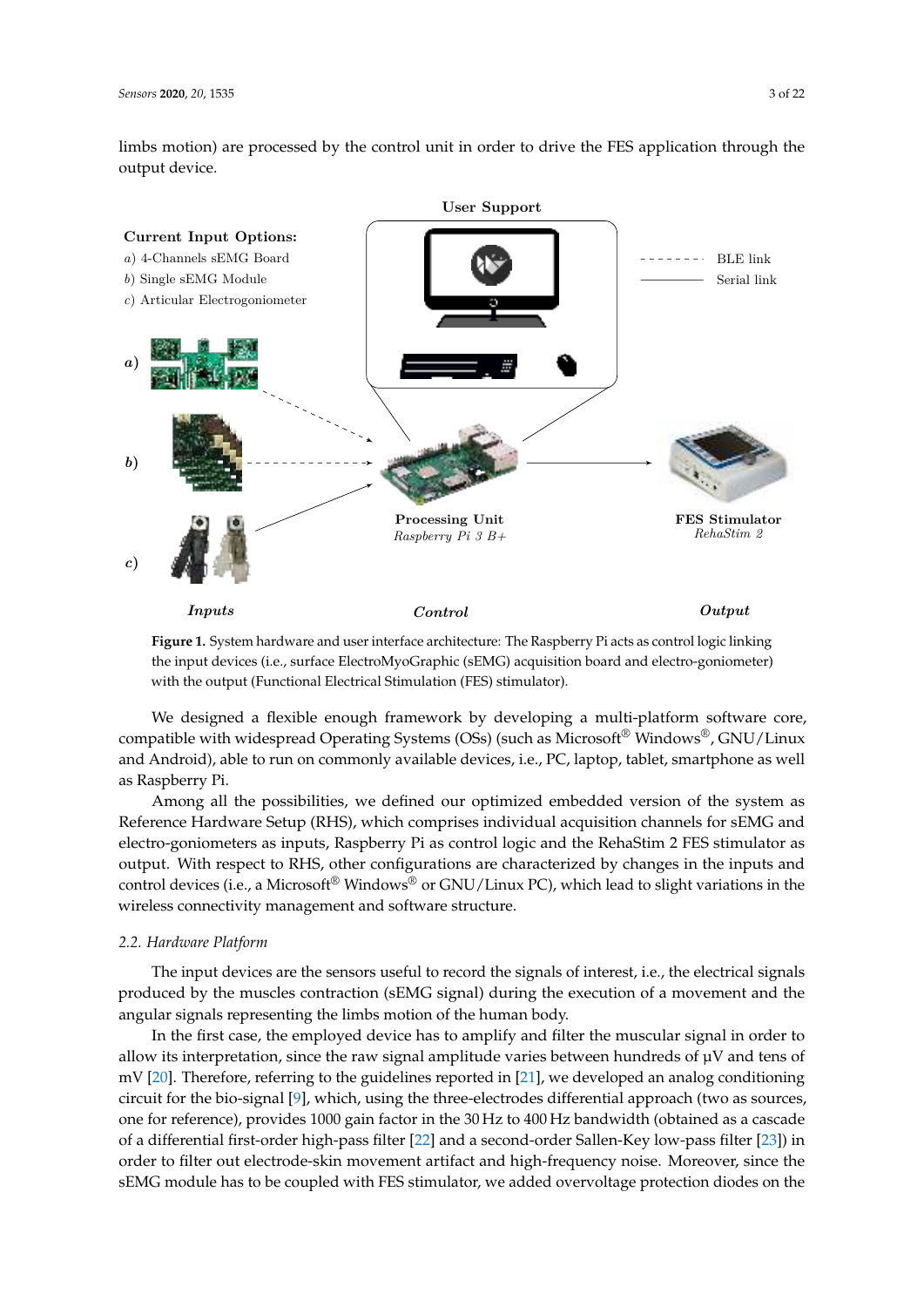channels input. As introduced, we carried out the first step of our event-driven signal processing by extracting the TC signal using an hysteresis voltage comparator (30 mV) so to avoid spurious glitches. The average counts of events (ATC) is then computed at the digital interface with the microcontroller (MCU): in [10], we demonstrated how to accomplish this task minimizing the MCU resources to a GPIO interrupt, which detects the TC digital events, and a timer, which defines the observation window. The length of the window is set to 130 ms as reported in the tests presented in [9], where this value has been proved to be an optimal trade-off between the time resolution of the muscle activation and the discrimination of different levels of generated muscular force.

We propose two solutions based on this acquisition and processing architecture, shown in Figure 2, depending on the user needs: The first option (a) is a complete four-channels board suitable for multiple-muscle monitoring on the same limb, e.g., extensor and flexor muscles of human forearm, while the second one (b) is a stand-alone single-channel module to be used independently when an individual detection is advantageous, e.g., biceps- and triceps- brachii muscles during the elbow flexion and extension. We equipped both solutions with wireless connectivity in order to improve a freedom movement executions, avoiding wiring hindrance, and to make the systems fully wearable: among the wide list of wireless (standard) option, we chose the Bluetooth Low Energy (BLE) protocol (stack 4.1 [24]) because of its low-energy features, which perfectly match with battery-device requirements. In particular, we equipped (a) with the Microchips RN4020 [25] module (with its own antenna), while in (b) the same MCU used for computing the ATC runs the BLE stack and directly feeds a PCB antenna, designed referencing to [26].



**Figure 2.** Custom sEMG acquisition device: (**a**) Four-channels board for multiple muscles monitoring, (**b**) independent single-channel module.

As second input typology, we developed custom electro-goniometers in order to record the limbs motion in form of electrical signals. Figure 3 shows their structure (very similar to standard goniometer's one), which basically consists of two parts fixed by a pivot at one extremity. Employing an absolute capacitive modular encoder, i.e., the AMT20 [27], and placing its center in correspondence of the pivot, we were able to detect the goniometer's angle decoding the encoder shaft position related to its inner capacitance changes. Angle values are represented on 12 bit, with a 0.2° accuracy and, since the AMT20 presents an SPI output line, we interfaced it with an Arduino micro MCU [28] in order to sample the signal at 80 Hz (appropriate w.r.t. human movement velocity [29]) and to transmit it to an external device (via USB cable) for graphical representation. The goniometer case has been manufactured by a 3D printing process, employing the Form 2 printer [30] with a bio-compatible photo-reactive resin, which allowed us to design an anatomical comfortable and lightweight structure. Four elastic strips secure the electro-goniometer in the proper location on the limb, ensuring its pivot to be in position with the rotation center of the articulation.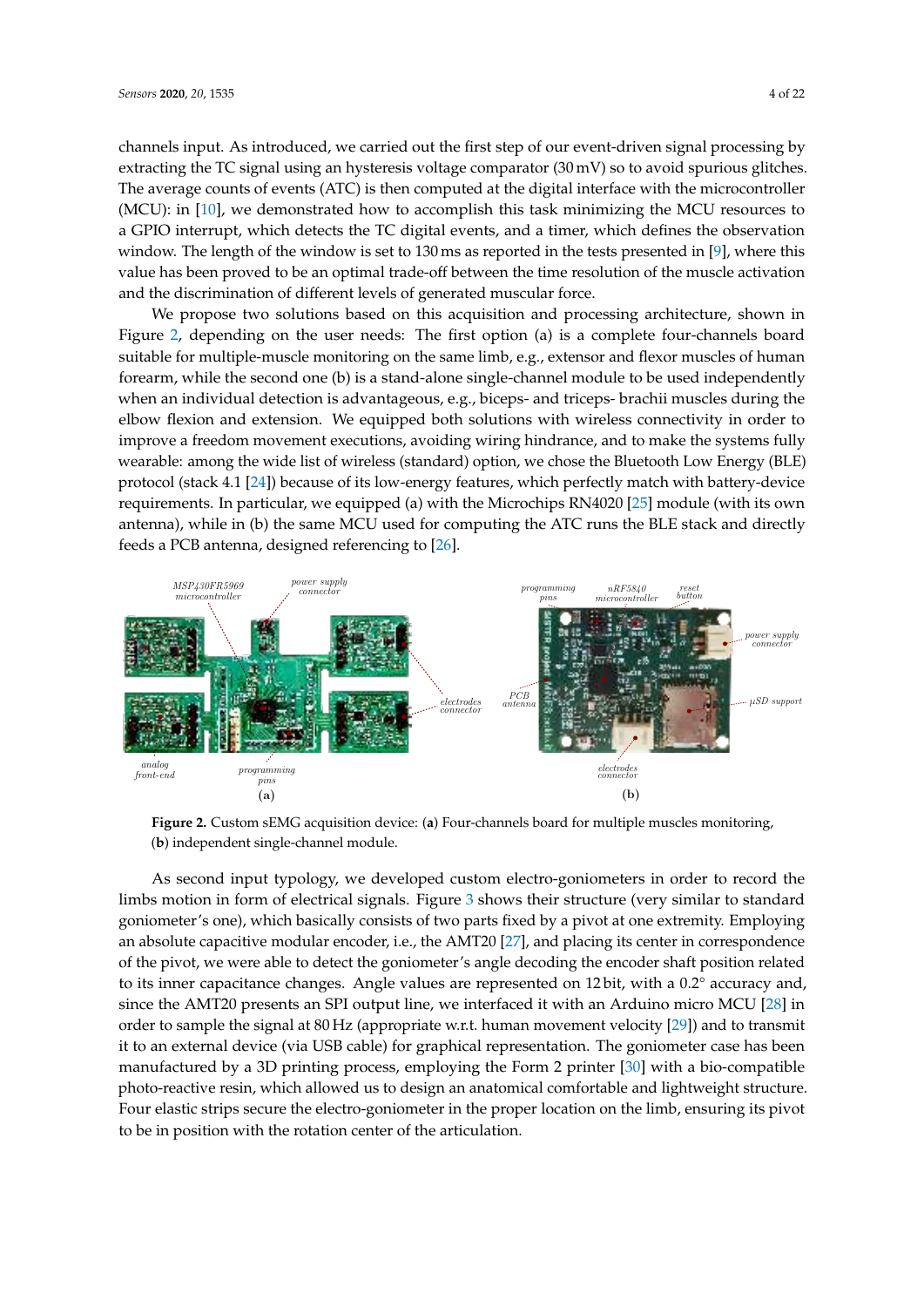



**Figure 3.** Wearable electro-goniometer developed to test the system performance and to provide an angular feedback on the ongoing stimulation.

The control of the induced FES pulses depends on how they are electrically generated and which pulse parameters can be modified during the stimulation. We decided for the medical-certified RehaStim 2 [31] because it allowed us to have an advanced control on the pulse definition per channel and the possibility to be easy interfaced with an external device by means of the ScienceMode2 bidirectional communication protocol [32].

The generated current pulses are characterized by a biphasic rectangular shape, shown in Figure 4, whose configurable parameters are the pulse amplitude, the stimulation frequency and the phase width, while the inter-phase interval is fixed to 150 us guaranteeing a proper stimuli excitability [33].



**Figure 4.** Rectangular biphasic current pulse generated by RehaStim 2 stimulator and its parameter.

Therefore, considering the ATC dependency on the muscle force (e.g., correlation between ATC and sEMG amplitude/energy indicators), our idea has been to modulate the FES pulses intensity on the basis of such parameter, while for the other settings we referred to the physiotherapy manual provided with the stimulator [34]. In this way, the modulation approach allows us to excite the muscle fibers with the proper amount of current during all the phases of a movement session (warm up, increasing force, relaxation as well as resting state) and for a wide list of exercises.

Last part of the system is represented by the Raspberry Pi, model 3 B+ [35], working as control logic which manages the entire system. Indeed, it runs the main software controlling the data acquisition, its processing, the stimulation definition and application. Moreover, since this Raspberry Pi is equipped with four USB ports and a full size HDMI, we improved the system usability developing a complete GUI and employing some peripherals, as keyboard, monitor and mouse.

As discussed in Section 2.1, different devices can act as control unit appropriately configuring the hardware: As an example, if a Microsoft® Windows® OS PC is used as control logic, the CC2540-Dongle [36] module is needed to communicate with the acquisition devices (limiting the maximum number of simultaneously connections to three) since Windows® machines do not allow an easy access to the Bluetooth interface.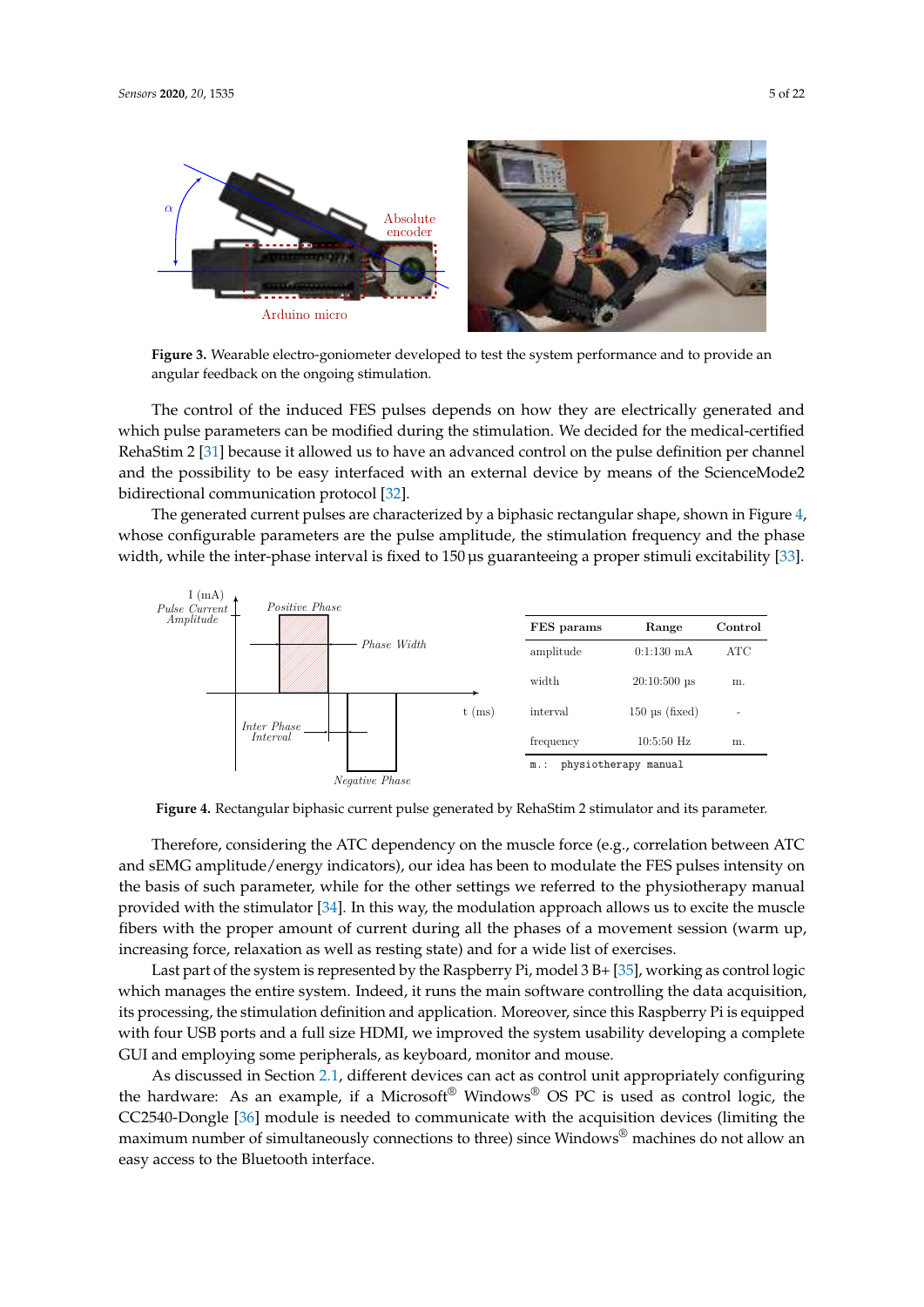#### *2.3. Software Overview*

As previously introduced in Section 2.1, although the project is finalized to the development of an embedded system, we want to provide a modular and flexible software core able to fulfill the compatibility requirements of different OSs. As previously introduced in Section 2.1, we provided a modular and flexible software core able to fulfill the compatibility requirements of different OSs. Consequently, from the development standpoint, we based the software on the Python language, because of its cross-platform nature, its widespread adoption, and the large availability of third-party multi-platform libraries (such as standard library for multi-threading features or Kivy library [37] for the GUI). Moreover, the embedded software has been based on an object-oriented (OO) framework in order to promote flexibility, modularity and robustness [38] (e.g., leveraging encapsulation, inheritance, and composition features), allowing a seamless integration and management of several devices (e.g., different input modules) along with the possibility of future integration of new processing algorithms. We also implemented a multi-threaded architecture in order to map the functional tasks onto different running threads [39], so to optimize the use of computational resources and to avoid complex (run-time) code interdependencies.

#### 2.3.1. Classes Diagram Overview

As shown in the Unified Modeling Language (UML) diagram in Figure 5, the main System object is composed by four sub-objects: The FES class representing the stimulator, two Goniometer classes for the developed electro-goniometers and a Bluetooth class, which can have different implementations depending on the hardware configuration.



**Figure 5.** Classes diagram (UML) of our OO software organization. Bluetooth class implementation depends on system configurations.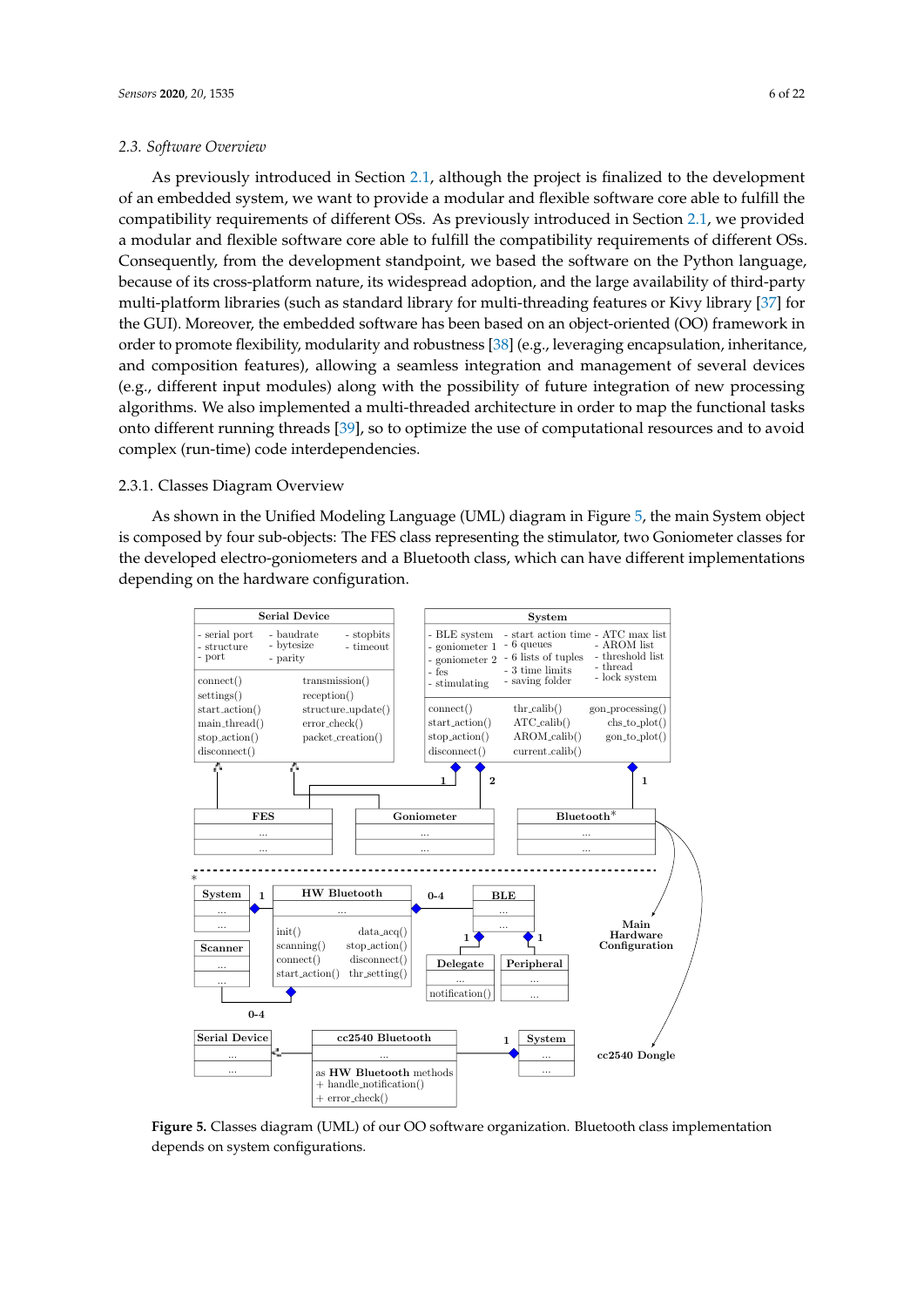Since both the goniometers and the stimulator are wired connected to the control unit, their classes inherit from an abstract custom Serial Device class, which provides a standard interface for every serial device (i.e., serial port, baudrate, stopbits, etc. attributes or connect(), settings(), transmission()

provide the proper interfacing with the control unit. Regarding the BLE software, it depends by system configurations: if the RHS is used, we combined the BlueZ [40] Linux Bluetooth stack with the bluepy [41] Python library (specific for low energy features). In particular, the HW Bluetooth class is composed by a variable number (zero to four) of BLE connections, which in turns consists of by a Delegate (notification data handling) and a Peripheral (bluepy instance for encapsulating BLE BlueZ connection) objects, and a Scanner, which seeks for advertising devices. On the other hand, if a common PC is employed, the CC2540-Dongle module is needed and, since it communicates through a serial port with the workstation, the Bluetooth class inherits from the Serial Device one.

methods and so on). Specific methods of different serial devices have been overwritten in order to

#### 2.3.2. Multi-Threading

Figure 6 shows the multi-threading structure of the system and the running state of the involved threads during a typical stimulation session.



**Figure 6.** Multi-threading structure during a typical stimulation scenario.

The Main Thread starts after the user login and runs all along the session waiting for the user inputs, at which correspond the creation of child threads, handling the user interface. As primary sub-thread, the Output Control Thread manages the communication with the stimulator, e.g., watchdog timer, packet creation etc., during the calibration and stimulation phases. Moreover, the Main Thread runs all the calibration-step threads (i.e.,  $\text{ATC}_{\text{th}}$ ,  $\text{ATC}_{\text{max}}$ ,  $\text{AROM}_{\text{max}}$ , and  $\text{I}_{\text{max}}$ , details in Section 2.4) during the settings and the I<sub>definition</sub> threads when the stimulation is applied, globally defined as Processing Threads. Each of them is also supported by a Plot thread, represented by white rectangle, which graphically represents the useful signals. Finally, we developed the Acquisition Threads, divided into  $ATC_{acq}$  and  $Angular_{acq}$  for the ATC and angular values acquisition, and Service Thread for BLE notifications managing. Data exchange among threads is organized with queue objects; therefore, each thread implements a specific method in order to continuously check the queue status.

#### 2.3.3. Graphical User Interface

The GUI has been developed choosing the Kivy Python library [37], due to OS inter-compatibility, modern layout, open-access feature and optimized performance [42], in order to have an easy, intuitive, and practical high-level control of the application.

Figure 7 shows the main four screens of the GUI. In the Initialization one, the user inserts the personal information of therapist and patient, and chooses the system configuration (acquisition and stimulation channels) along with the movement that will be executed. The Calibration screen is properly designed to perform the calibration process, whereby the acquisition and stimulation parameters are optimized for the user-case. Subjects data are used to build up a database, useful to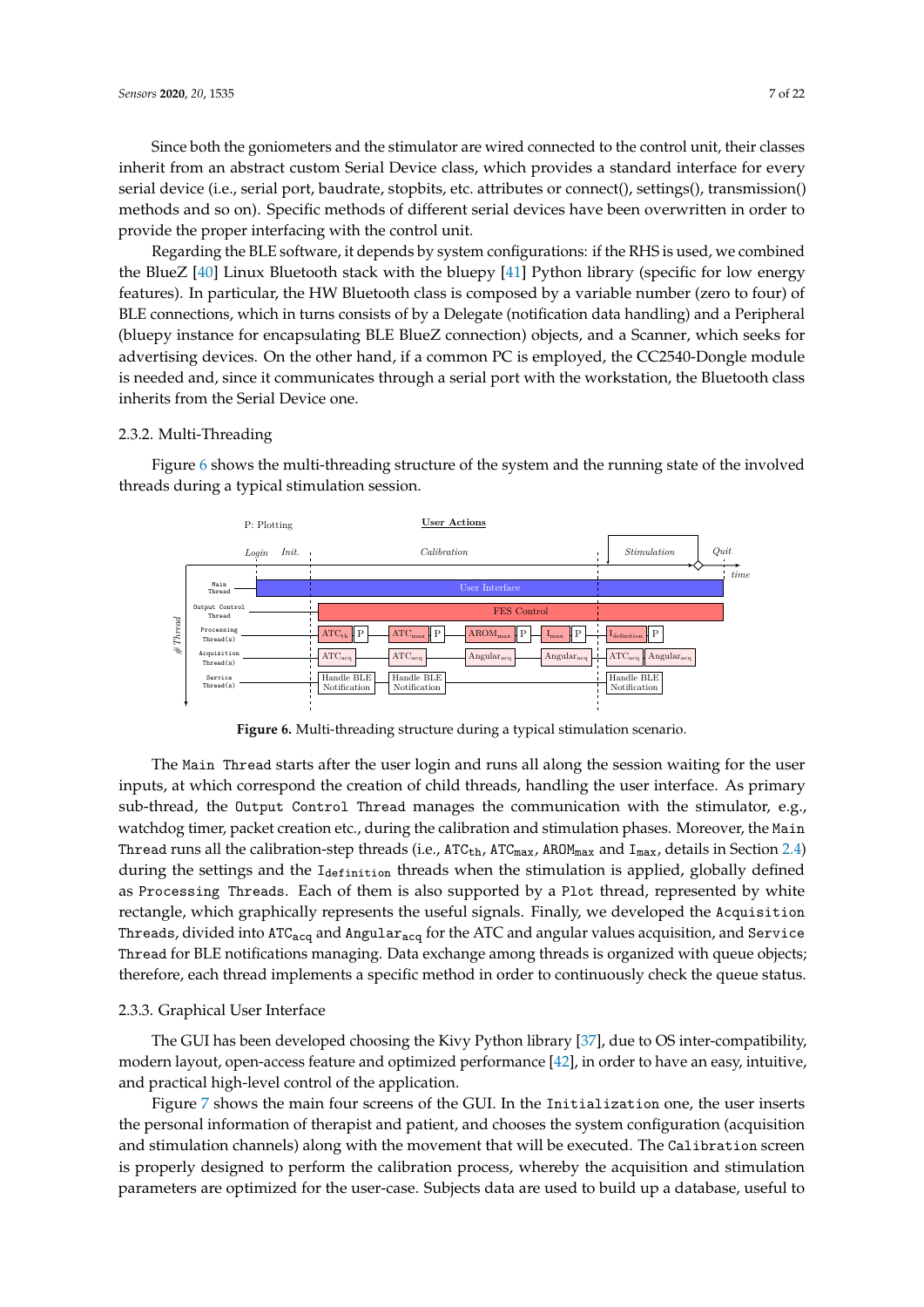fast-configure application settings avoiding the calibration steps. In the Main Stimulation screen, the stimulation can be started and stopped, and the useful signals are graphically represented (i.e., pulse amplitude and angular signals) in order to provide a visual feedback for the therapist. Lastly, the Parameters screen allows the user to modify the parameters or save them if multi-session scenarios are expected. Transitions among the screens, represented by black arrows in Figure 7, have been arranged using the Screen Manager object, facilitating user navigation among sections.

From an OO prospective, all the screens directly inherit from the Kivy Screen class, with the exceptions of the ones containing graphs (i.e., Main Stimulation and Calibration) which are also defined by the MyPlotScreen class since it possesses Kivy plotting objects. Thus, the System is aggregated in every main screen where the system actions run through screens widgets.

Lastly, on the Raspberry Pi, we changed the RAM memory assigned to the Graphics Processing Unit (GPU) from 64 MB to 256 MB in order to execute the GUI without impacting on the graphical resources.



**Figure 7.** Kivy main screens: The Initialization one allows the user to store subjects information and set up the system; in the Calibration one the calibration process is achieved, and the optimized parameters can be visualized, saved and modified into the Parameter screen; finally, the Main Stimulation screen runs the stimulation and graphically represents the signals of interest. Arrows highlight transitions among screens.

#### *2.4. ATC Dataflow: Processing and Calibration*

The definition of the FES pulses amplitude dependent on the ATC values is the core of the FES control mechanism, linking the data acquisition with the stimulation one. Since embedded device has extremely low-computational power, we needed to implement this process trying to maintain the complexity lower as much as possible, also considering fast computing approach to respect real-time requirements. In this scenario, taking advantage of the sEMG-ATC (pre-)processing, our idea is to mimic the simplicity of a look-up table structure: Basically, we organized it as two matrices architecture, one for the ATC values and one for the FES current ones, with one-to-one cell correspondence between them.

Typical application scenario, considering *n* active channels, is represented in Figure 8: Every time a new BLE packet arrives, containing the ATC data of n channels, the received data are appended to an  $n\times4$  matrix (ATC matrix), which also includes the three past ATC-window data. Then, the row-median operation is computed in order to obtain a robust ATC value without any noise corruptions. Since the ATC matrix is continuously updated (every ATC window), this operation basically represents a moving median. In this way, we obtain a  $n \times 1$  array, whose values are interpreted as indexes pointing to the FES current values stored into the FES Current Matrix. Once the new stimulation data are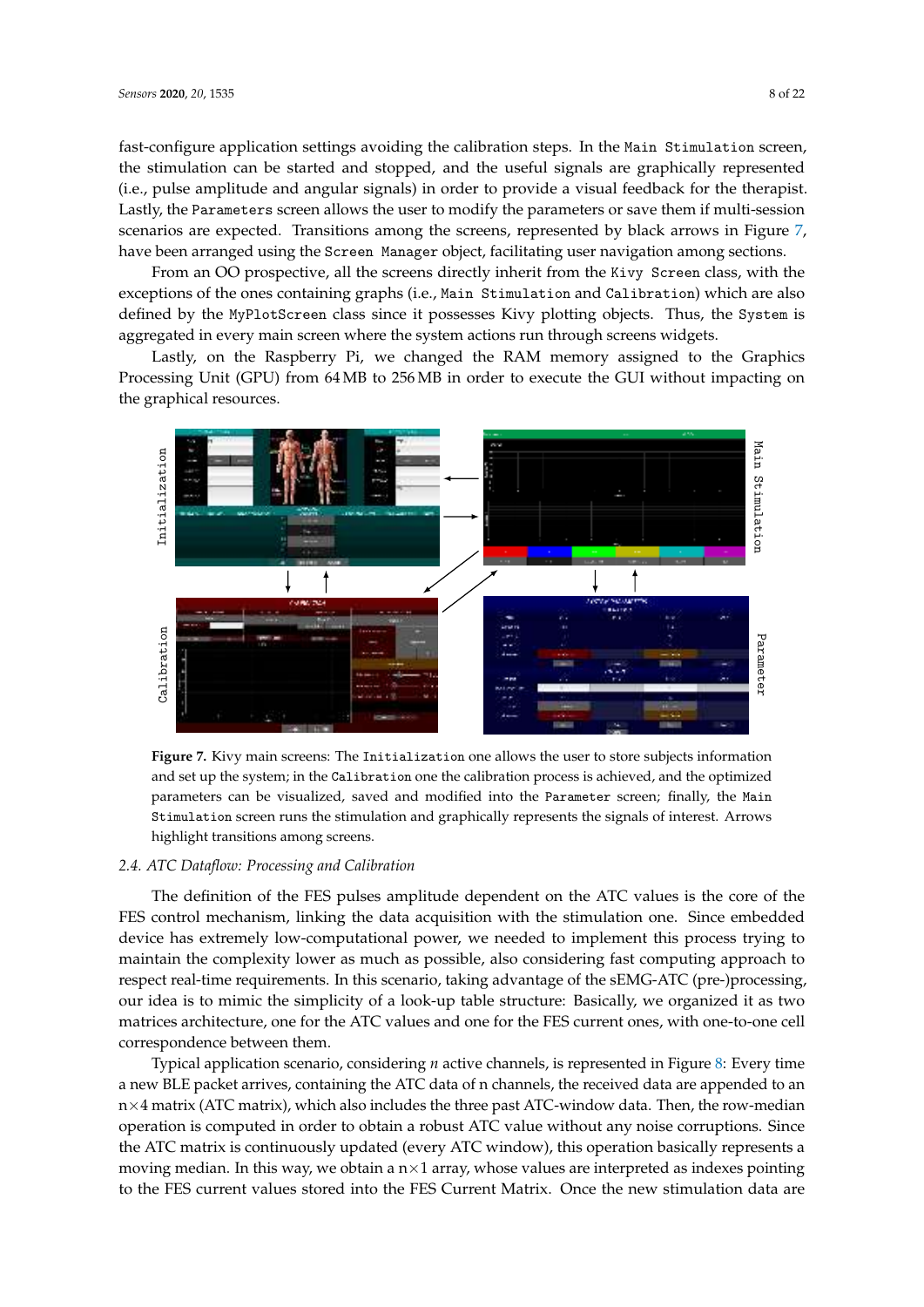defined through this algorithm, a FES data packet is built up and the command is transmitted to the stimulator.



Figure 8. Average Threshold Crossing (ATC)-FES definition process: Green cells represents the links between inputs ATC data and outputs pulses current; orange labels identify the FES current Matrix indexes defined by the Maximal ATC calibration step; blue values correspond to the maximal FES current calibrated with the Current limitation process.

However, since different subjects could produce different ATC values or be stimulated by a diverse amount of current, a calibration process for the optimization of the acquisition (therapist) and stimulation (patient) parameters is fundamental, permitting us to develop a flexible system, able to suit different users, while maintaining the benefits of a proper and safe per-subject stimulation. Hence, we defined a four-steps calibration process as follows:

- 1. Threshold setting: The generation of the TC events strongly depends on the threshold value. Therefore, we tried to optimized the TCs setting the threshold just above the sEMG signal baseline in order to maximize the events with the minimal muscle effort. To accomplish this task, the therapist has to maintain a rest limb condition and, starting from an initial threshold value, we decrease it step-by-step until we find the baseline. Final threshold is set 30 mV above baseline reflecting voltage hysteresis comparator behavior.
- 2. Maximal ATC: The therapist has to repeat the movement to be calibrated at least four times. The maximal ATC value produced by the subject is calculated as the median value among the maximum of each repetition. This value limits the index dimension of the array, related to the calibrated channel, inside the FES Current Matrix, highlighted in orange in Figure 8.
- 3. AROM evaluation (optional): The maximal Absolute Range of Motion (AROM) of the involved articulation has been computed by processing the angular data of both therapist and patient. This measure standardizes the FES application and provides a comparison feedback between the voluntary movement and the stimulated one. We defined it as an optional step since the use of the electro-goniometers is not mandatory.
- 4. Current limitation: We define the maximal current, useful to properly reproduce the movement, as the 110% of the current able to produce a 30% AROM variation in the stimulated subject. If the goniometer is not used, this step can be visually performed. Maximal Current values, represented in blue in Figure 8, related to the indexes defined by the Maximal ATC, define the proper stimulation values inter-step.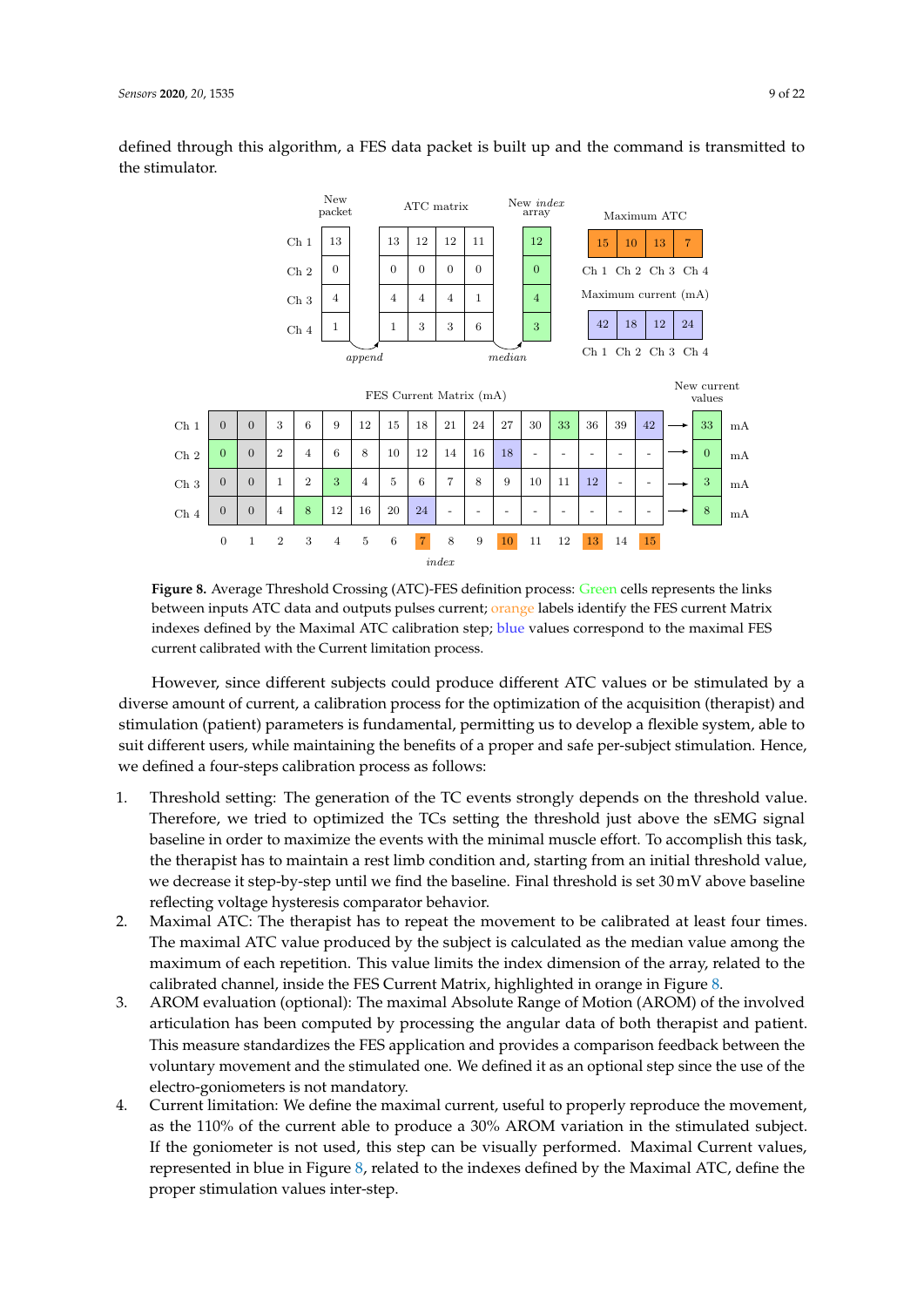Following this approach, we are able to set up our structure with a perfect matching between the muscular activation of the therapist and the pulses amplitude to adequately stimulate the patient limb. Looking at the example represented in Figure 8, the FES Current Matrix has a different column-dimension for each channel defined by the Maximum ATC values. In this way, setting the Maximum current values, we are able to define step and range of pulses amplitude. Concluding, simply controlling the lower values of the stimulation matrix (FES Current Matrix $[(:, 1:2)],$  grey cells), combined with the moving median gate operation, we are able to implement a very low complex but efficient noise-gateway control.

#### **3. System Validation and Characterization**

The performances of the control unit have been studied by analyzing the real-time FES control processing, fundamental to achieve the proper online modulation of pulses amplitude, and examining how the developed software impacts the workstation resources, so evaluating memory, graphic and computational cost. Due to the multi-platform nature of our software, we carried out these tests comparing its behavior running on two different control units: in particular, we employed the Raspberry Pi 3 B+, equipped with a Cortex-A53 (ARMv8) 64 bit, running at 1 GHz, 1 GB RAM and Raspbian OS, to evaluate the performance of the embedded version; conversely, a Toshiba Satellite L830-14J PC, equipped with an Intel Core i3-3227U with 1.9 GHz clock frequency, 4 GB RAM and Microsoft® Windows® 10 OS, has been used to simulate personal laptop application scenario.

#### *3.1. Latency Measurement*

As mentioned in Section 2.1, the system can adopt different architectures depending on which sEMG acquisition device is used and by the employed processing unit. As a consequence, we defined five hardware configurations (**Cx**) to be tested, listed in Table 1. The latency has been evaluated for two crucial sections of the application: The FES current definition, which concerns the definition of the new pulses amplitude on the basis of the latest ATC values, and the Plotting, which regards the representation of both the angular signals and the FES currents over time. The duration of the test has been set to 3 min in order to obtain sufficient values (180 s/*ATCwindow* <sup>=</sup> 180 s/0.13 s ≃ <sup>1385</sup> measures) able to represent the system performance from the stimulation initialization to the stable working condition.

|                |                   | <b>Acquisition Device</b> | <b>Control Unit</b>    | <b>BLE Module</b>                                 |  |
|----------------|-------------------|---------------------------|------------------------|---------------------------------------------------|--|
| Config.        | Single<br>Channel | 4-Channel<br><b>Board</b> | GNU/Linux<br>Raspberry | Microsoft <sup>®</sup><br>Windows <sup>®</sup> PC |  |
| C1             |                   |                           |                        |                                                   |  |
| C <sub>2</sub> |                   |                           |                        |                                                   |  |
| C <sub>3</sub> |                   |                           |                        |                                                   |  |
| C <sub>4</sub> |                   |                           |                        |                                                   |  |
| C <sub>5</sub> |                   |                           |                        |                                                   |  |

**Table 1.** Tested hardware configurations. Main differences concern the acquisition device (single channel or four-channel board) and the control unit (GNU/Linux Raspberry or Microsoft® Windows® PC).

\* up to three concomitant connections.

#### 3.1.1. FES Current Definition

This method represents the logical core that links the ATC values, describing the muscular activity, to the FES current values, which specify the amplitude of the incoming pulses. As described in Section 2.4, we implemented this functionality using a lookup table structure in order to minimize the complexity as well as the processing time. Indeed, the real-time FES definition is a fundamental task for a proper stimulation, avoiding any delay caused by data-queueing; in particular, our time constraint is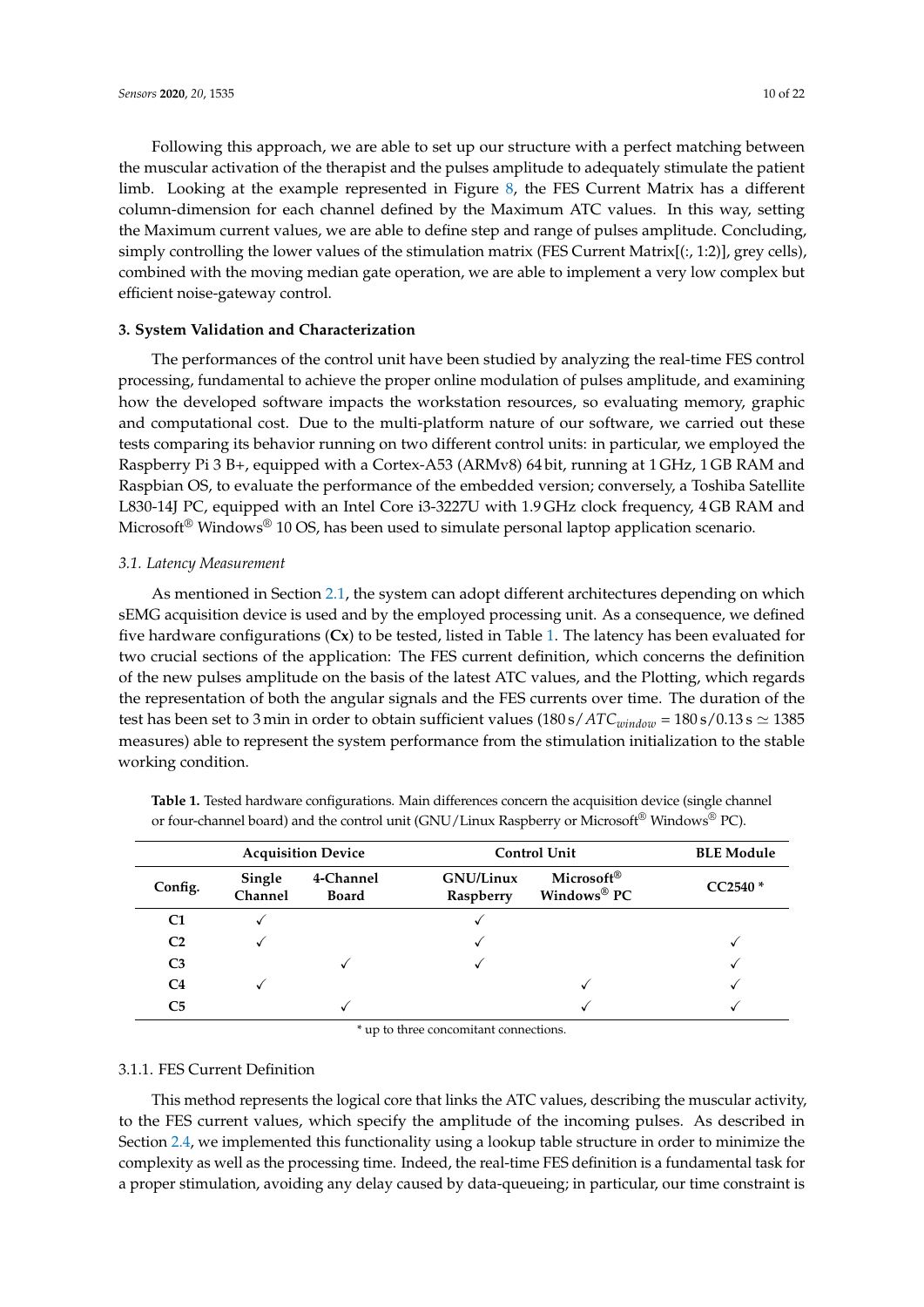directly related to the ATC window, which defines the time interval between two ATC values, and so the FES current definition processing time has to be lower than 130 ms. We tested this process studying how different methods split the workload among them and evaluating the total processing time. As details of the first test, the FES current definition is divided into five consequential methods: queue continuously checks the incoming of the new ATC values; when they are available, we append them to the ATC matrix and the median operation is performed. Then the FES\_start method builds the FES packet to be transmitted to the stimulator, and in the meanwhile the plot thread is called for the graphical representation of the signals.

Table 2 reports the time profiling of the workload breakdown: As it can be observed, the majority of the time (around 90% in **C1**, **C2** and **C3**, and 97% for **C4** and **C5**) is spent inside the queue method waiting for the arrival of new ATC values, while the other sub-functions runs for a very short time. Therefore, from a methods breakdown point of view, this behavior confirms that the application works as expected, avoiding any queue formations caused by low computational processing.

|           | Configuration  |                |          |                |           |  |  |
|-----------|----------------|----------------|----------|----------------|-----------|--|--|
| Method    | C <sub>1</sub> | C <sub>2</sub> | C3       | C <sub>4</sub> | C5        |  |  |
| queue     | 90.71%         | 92.78%         | 88.03%   | 97.41%         | $97.25\%$ |  |  |
| append    | $1.43\%$       | $1.03\%$       | 2.35%    |                |           |  |  |
| median    | 1.65%          | $1.40\%$       | $2.24\%$ | 0.53%          | 0.52%     |  |  |
| FES_start | $5.11\%$       | 3.81%          | $6.04\%$ | $1.57\%$       | 1.63%     |  |  |
| plot      | 0.68%          | 0.62%          | 0.81%    |                |           |  |  |
|           | $100\%$        | $100\%$        | $100\%$  | $100\%$        | $100\%$   |  |  |

**Table 2.** Time profiling results for the evaluation of the methods breakdown during the FES current definition process.

On the other hand, the real-time FES definition has been proved by looking at the delay data represented in the box plots in Figure 9. All the cases largely fulfill our time constraint, also considering the outliers, since none of the values is greater than 100 ms. In particular, in the Raspberry cases and PC ones the median values are below of 10 and 5 ms respectively, which avoid any possible delay between acquisition and stimulation caused by our FES definition processing. However, comparing the two OSs, laptop performances are considerably superior with respect the Raspberry ones since both hardware and software resources differ between the two architectures.



**Figure 9.** Box plots representing the time delays related to the FES current definition method for the different system configurations. Real-time constraints are respected, considering our time limitation of 130 ms (dashed black line), both in GNU/Linux Raspberry (**C1**, **C2** and **C3**) and Microsoft® Windows® PC (**C4** and **C5**) cases.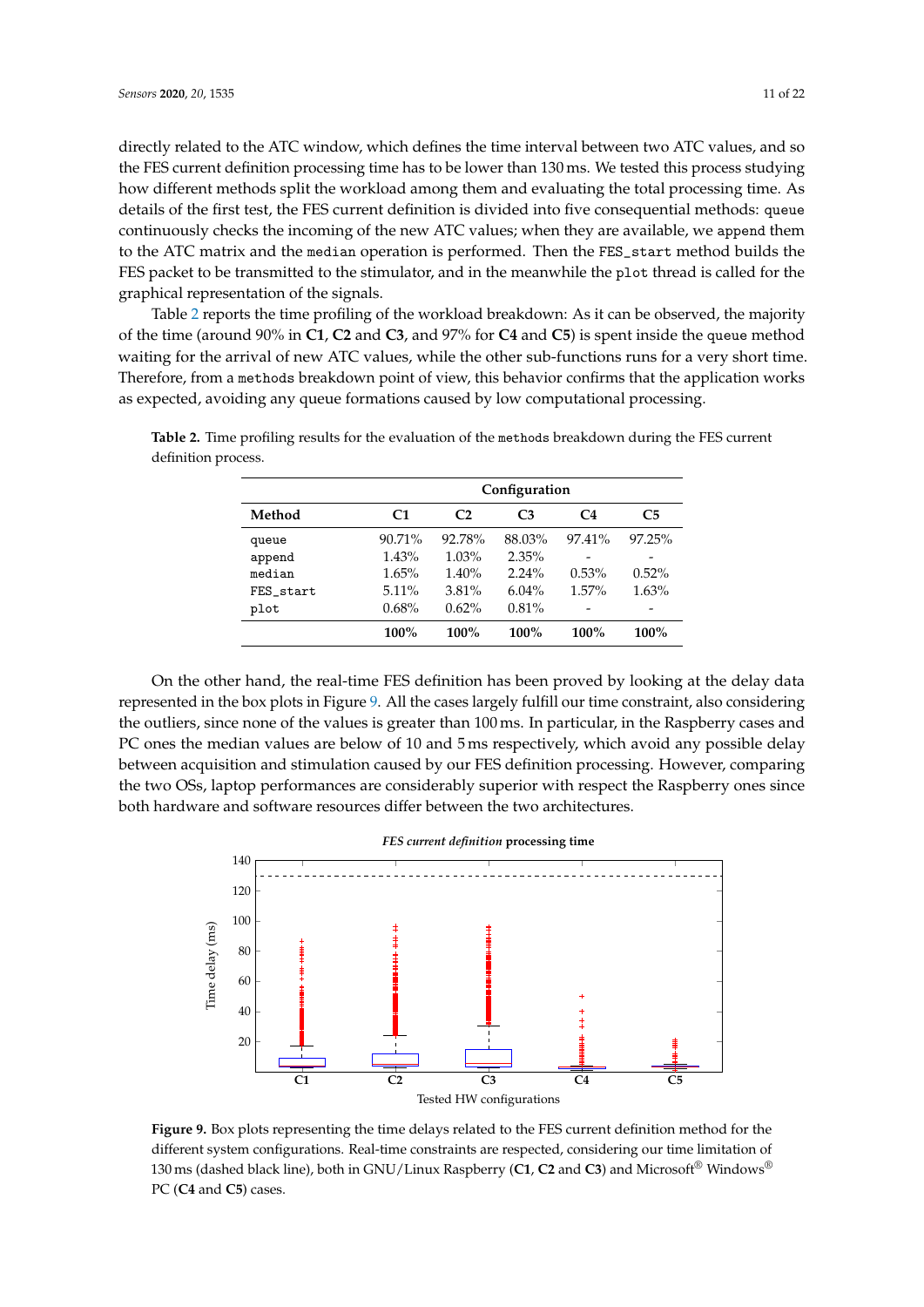In conclusion, these results prove the low complexity implementation of our event-driven ATC-FES definition approach: considering the computational lightness of the ATC processing, based on simple mathematical relations (such as matrix and median operations) applied to a minimal data size, we were able to reach very fast pulses updates (lower than 10 ms) along with online modulation of FES parameters.

#### 3.1.2. Plotting

The above measurements are repeated for the Plotting process in order to study if the graphical representation of the signals of interest can affect the run-time performances. The plotting is based on a clock object, whose methods are the get\_value and the sleep: The former gets the new ATC and angular data, and represents them on the graphs; the latter puts the object into an idle state until new data are available. As in the previous test, this analysis allows us to detect the queues formation during the plotting process, but, looking at the Table 3, we can assume this critical condition has not been reached since the 99% of the time is spent in the clock sleep state. Moreover, we measured the time spent by the Plotting thread in order to verify the correctness of the data representation, discarding the possibility to misinterpret the stimulation visual feedback. This time, we report in Figure 10 our results only for the embedded configurations as worst case scenario: Again, since the 95% of the values (IQR) are lower than 2 ms for all the cases, we can assume the real-time behavior of our plotting method.

Table 3. Time profiling results for the Plotting process into its two sub-threads: get\_value and sleep methods represent the active and inactive action, respectively, of the clock object which manages the plotting of the data.

|           | Configuration     |                   |                   |                 |                    |  |
|-----------|-------------------|-------------------|-------------------|-----------------|--------------------|--|
| Method    | C <sub>1</sub>    | C2                | C <sub>3</sub>    | C4              | C5                 |  |
| get_value | $0.94\%$          | $0.93\%$          | $0.95\%$          | 0.45%<br>99.55% | $0.41\%$<br>99.59% |  |
| sleep     | 99.06%<br>$100\%$ | 99.07%<br>$100\%$ | 99.05%<br>$100\%$ | $100\%$         | $100\%$            |  |
|           |                   |                   |                   |                 |                    |  |



#### *Plotting* **processing time**

**Figure 10.** Plotting delay for the configurations employing the Raspberry Pi (**C1**, **C2** and **C3**). The very low plotting-time proves the real-time graphical representation by our application.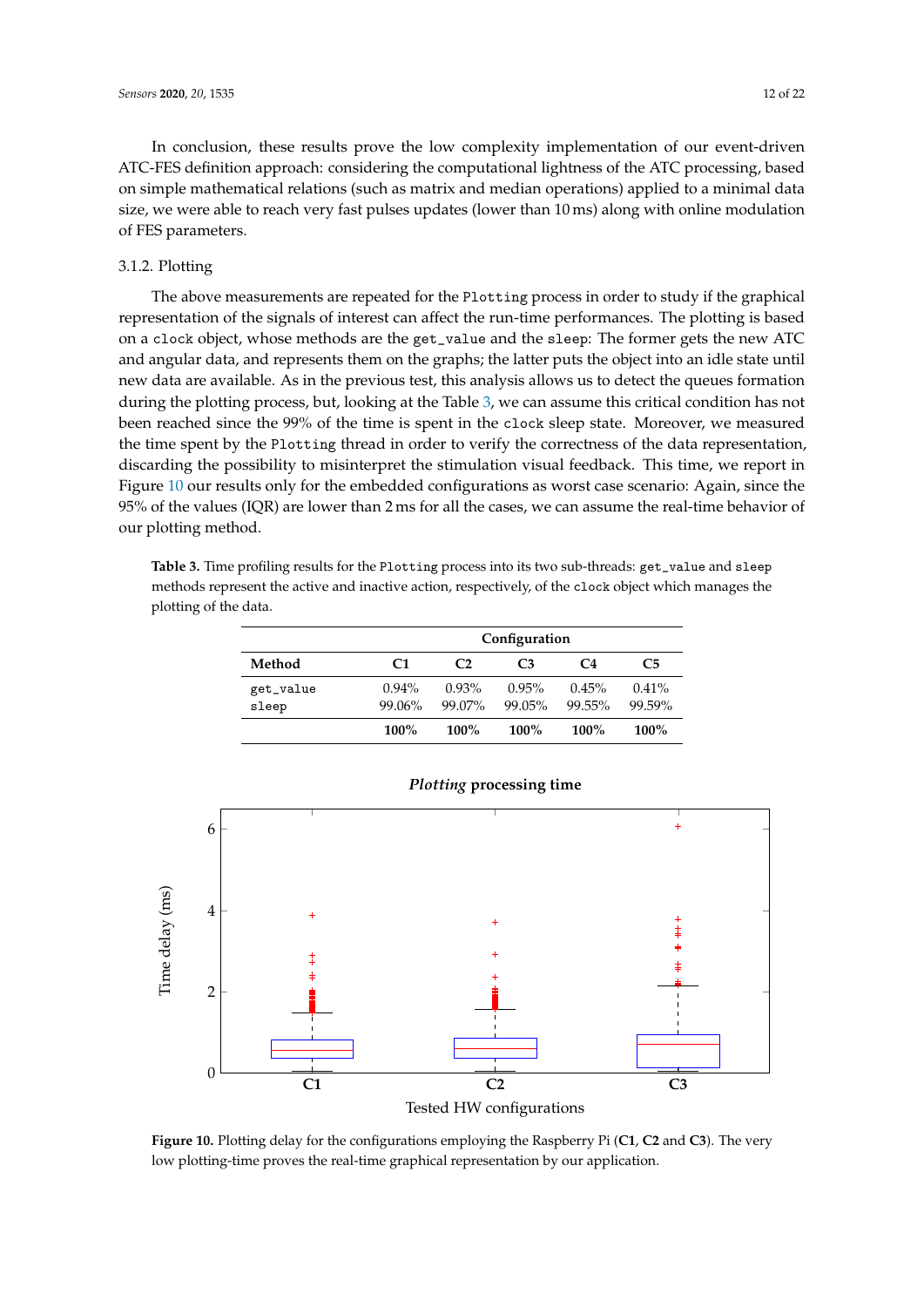#### *3.2. Computational Performance*

The information about the usage of resources at the processing side, such as the Central Processing Unit (CPU) and the Random Access Memory (RAM), is of crucial importance for the evaluation of application fluency, performance and usability. From this perspective, we carried out this test using the RHS (**C2**), considering it as the worst case scenario in terms of processing power. Hence, we monitored the system processes through the htop GNU/Linux tool, running the system without the Raspbian GUI activated in order to take in consideration only the application and all its dependencies (i.e., BLE and Kivy).

Table 4 reports the results when four channels stimulation mode has been selected: As it can be observed, the most challenging CPU performance is reached in the main stimulation procedure, where the highest amount of threads are active. Therefore, focusing on the Stimulation stage, we repeated the measures studying two different but dependent cases: first, we varied the channels number from one to four looking at resources usage changes; second, with the same purpose, we analyzed our ATC-FES current definition process both in the standard situation (i.e., append and median methods), and when a direct equivalence between ATC and current values is performed (no data processing). From the results listed in Table 5, we can see that employing one single channel we are able to reduce the CPU usage of approximately the 20% w.r.t. the complete channels configuration, and it entirely depends on the fewer or higher number of co-running threads in the two situations. Instead, as it can be observed by the two main columns, the FES current definition implementation does not affect the CPU usage, which further proves the lightweight computational cost of our approach.

| <b>Stages</b>                | CPU (%) | RAM (MB) |
|------------------------------|---------|----------|
| Login                        | 20      | 84       |
| Initialization               | 21      | 85       |
| Threshold calibration*       | 24.1    | 88.9     |
| ATC maximum calibration*     | 26      | 87       |
| AROM evaluation <sup>*</sup> | 32      | 89       |
| Maximum current calibration* | 45.7    | 89       |
| Stimulation                  | 73.2    | 87.8     |
| Parameters                   | 15      | 88.3     |

**Table 4.** CPU and RAM measurements of the application main stages, which have been evaluated testing the Reference Hardware Setup (RHS) with four working channels.

\* four steps of the Calibration process.

**Table 5.** RHS resources performance during the Stimulation stage depending on the number of working channels and the FES current definition implementation. The ATC processing has been enabled (standard flow) or disabled (direct ATC-I<sub>FES</sub> equivalence) in order to study if whether implementation affects the run-time system performance.

|                  |                  | 1 Ch. | 4 Ch. | 1 Ch. | 4 Ch.        |
|------------------|------------------|-------|-------|-------|--------------|
| <b>Process</b>   | $I/O$ operations |       |       |       |              |
|                  | ATC processing   |       |       | x     | $\mathbf{x}$ |
| <b>Resources</b> | CPU (%)          | 53.8  | 73.2  | 53    | 74.4         |
|                  | RAM (MB)         | 877   | 87.8  | 91    | 92           |

On the other hand, the dynamic memory suffers just low variations among the application stages and between one or four channel cases. This behavior is mainly due by the different amount and types of widgets the GUI owns, which are directly related to the number of active channels. Hence, since there is not any differences between single or four channels GUIs, the RAM consumption is almost constant (see Table 5).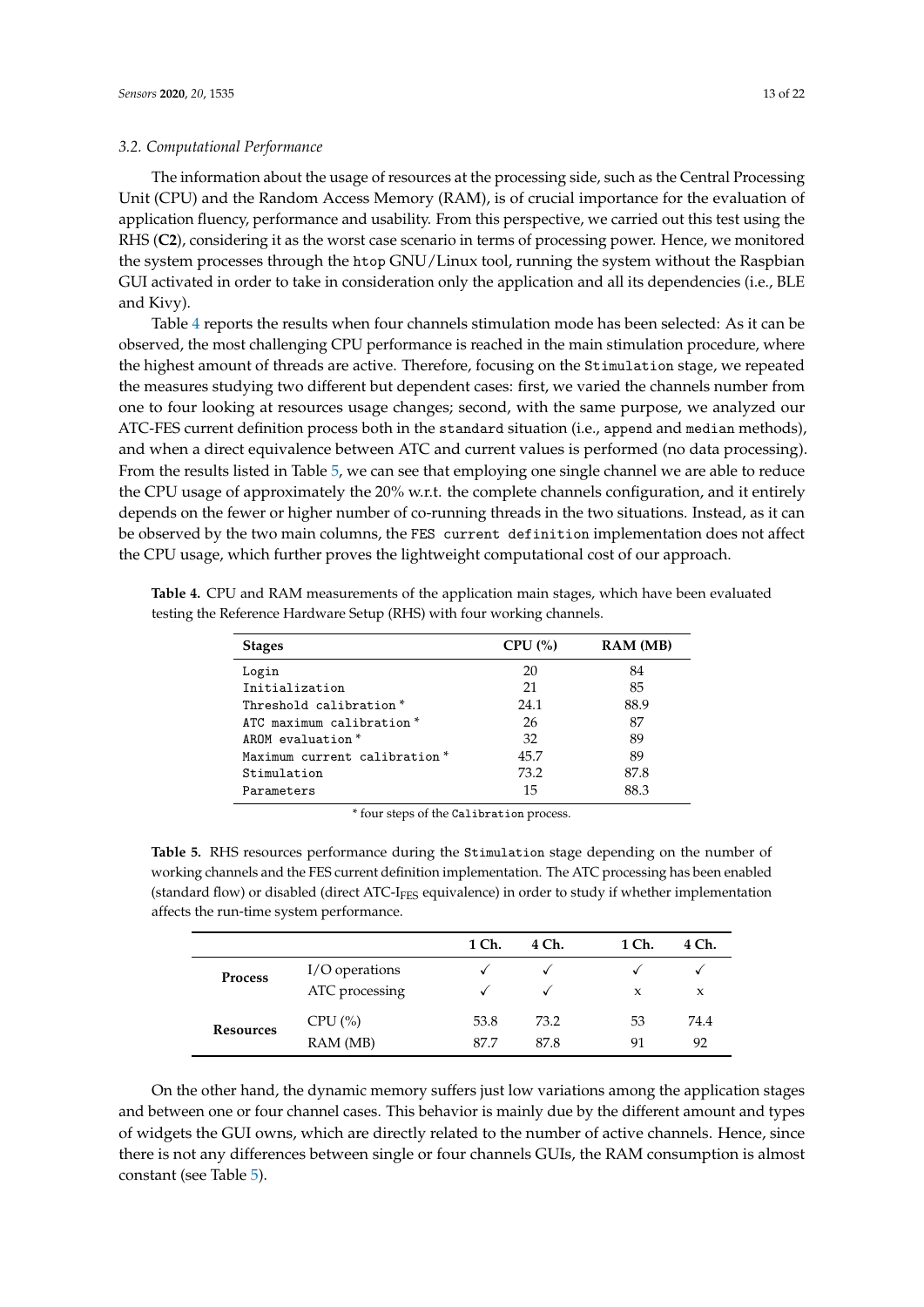#### **4. In Vivo Experimental Tests and Results**

As the system is intended for rehabilitative sessions, some tests have been carried out in order to prove the correctness and appropriateness of our approach in the control of the FES application. As introduced, typical scenario considers a first subject which performs an useful movement and whose muscle activity is monitored (therapist), and a second subject which replicates the movement as consequence of the stimulation application (patient). We studied the similarity between the two movements by analyzing the limb motion signals, acquired using the developed electro-goniometers which are worn from both the therapist and patient. We compared the angular signals calculating the maximum of the normalized cross-correlation coefficient  $(\sigma)$  as reported in the following formula:

$$
\sigma = max(\sigma_{th\_pt,coeff}(m)) = \frac{1}{\sigma_{th\_th}(0) * \sigma_{pt\_pt}(0)} * \sigma_{th\_pt}(m)
$$
\n(1)

where *m* is the lag between the signals (th, pt), and the autocorrelation product normalization limits *σ* values to 1 (perfect match between signals) and –1 (complete opposite signals).

We enrolled 11 healthy subjects, whose have been submitted their informed consent for our testing protocol (approved by the Bio-ethical Committee of the Università degli Studi di Torino, Italy), and we divided them into therapist-patient couples. In the next sections, we introduce the adopted methodologies for choosing electrode type and for preparing the subjects skin, and we report our complete results for upper limb exercise and the preliminary one for the lower limb exercise.

#### *4.1. Electrodes and Skin Preparation*

A proper treatment of the electrode-skin interface is essential in order to enhance the signal acquisition quality. Therefore, cleaning the skin surface with medical alcohol allows a removal of fat, dust and dead cell, and an increasing of the conductivity through the electrode [43]. We chose the Kendall<sup>™</sup> Covidien H124G  $\beta$ 24 mm [44] for the sEMG signal acquisition due to the Ag/AgCl sensor, pre-gelled surface and long-term stability. Instead, for the stimulation, we employed the  $5 \text{ cm} \times 9 \text{ cm}$ RehaTrode [45] rectangular self-adhesive electrodes produced by the Hasomed<sup>®</sup>, which are perfectly designed to be coupled with the RehaStim 2 stimulator. The main difference between these two types regards the working area, having the acquisition electrodes a higher spatial resolution while the stimulation ones cover a bigger surface to properly induce the stimulation.

#### *4.2. Upper Limb: Elbow Flexion*

As upper limb benchmark exercise, we chose the Elbow Flexion (EF) movement, which consists in the forearm motion toward the upper arm rotating around the elbow join center. The active muscles of the arm are the brachialis, which attaches the humerus to the ulna, the brachioradialis, that connects humerus and radio, and the biceps brachii, which links the shoulder blade to the radius [46]. Since our idea was to perform this first tests with minimal complexity, we decided to monitor and to stimulate only the biceps brachii also due to its accessibility by surface electrodes. Therefore, we placed the couple of acquisition electrodes at 1/3 of the line between the fossa cubit and the medial acromion, with 20 mm inter-electrode distance, and the reference one on the back of the hand, as electric-neutral area [43]. In contrast, the FES electrodes position slightly differs from the previous ones, being located one on muscle belly and the other one closer to the crease of the elbow [47], in order to have a correct muscle fibers contraction. The experimental setup is shown in Figure 11a,b.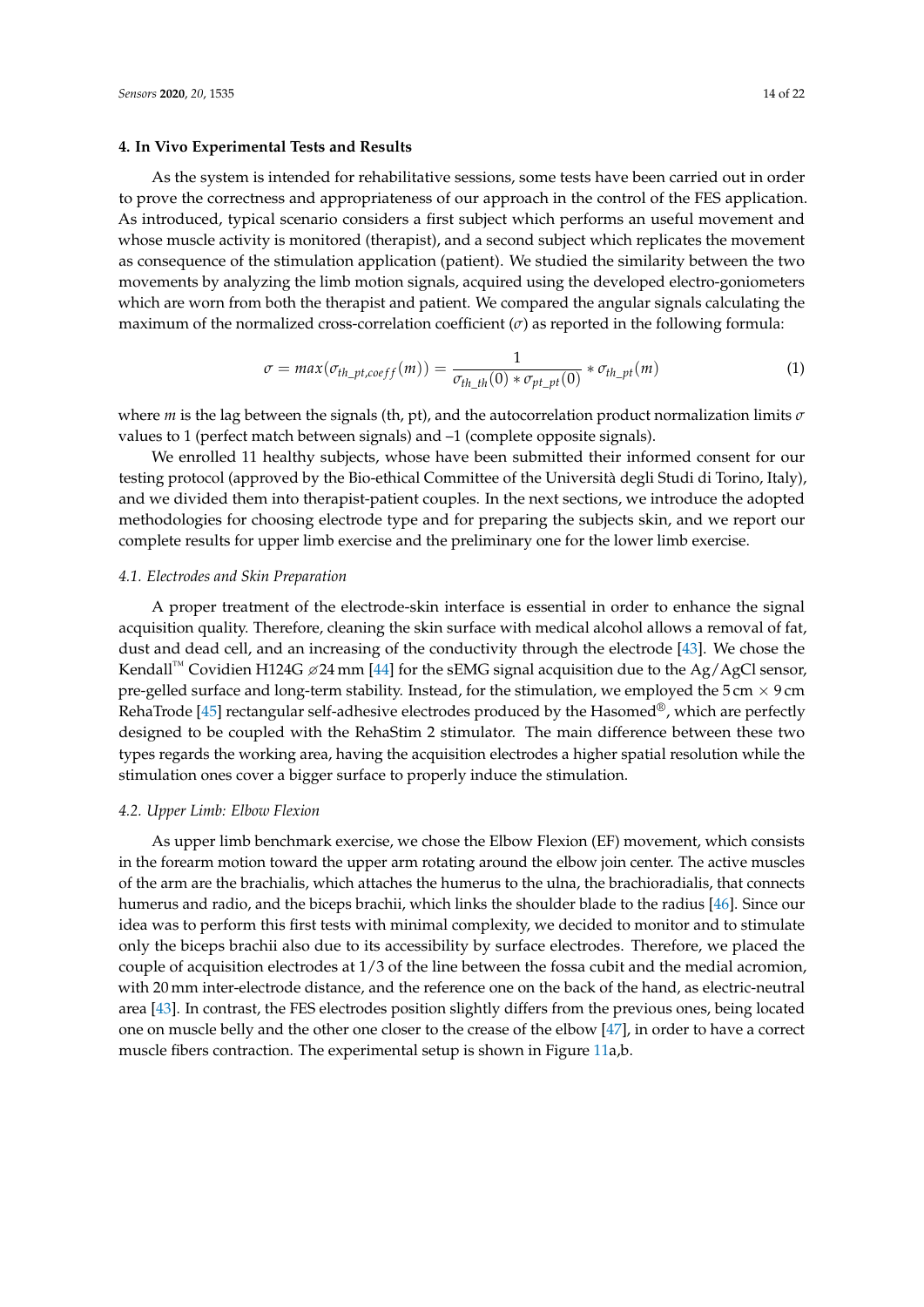

**Figure 11.** Acquisition (**a**) and stimulation (**b**) electrodes location, on the biceps femoris muscle, for the EF exercise.

Ten healthy subjects (five males and five females, 24–27 years old) took part to the testing phase: We divided them into five therapist-patient couples and, after the calibration of the acquisition and FES parameters, we asked them to repeat the EF exercise twelve times for each couple. A single repetition has to follow this flow: The starting position for both the therapist and patient is upright sitting, with their forearms and hands completely lean against the table, forming a 90° angle with the upper arm; then, the therapist performs the movement reaching her/him AROM, and finally returns to the starting position; once also the patient has finished the exercise, a short pause of at least 10 s prevents any muscle fatigue effects.

ATC, FES current, therapist and patient angular values have been collected during the entire session. They are successively processed in the MATLAB<sup>®</sup> environment in order to extract the useful information for the comparison between the voluntary and stimulated movement. The angular signal processing consists of the following steps:

- 1. Segmentation of the complete signals into single epochs representing one repetition.
- 2. Baseline removal, since it could be different depending on the limb starting position.
- 3. Signals normalization to the related AROM values.
- 4. Computing of the maximum of the cross-correlation coefficient for each epoch.

The box plot on the left of Figure 12 represents the entire dataset of  $\sigma$  values (60 measures: Five couples per 12 repetitions each one) extracted during our test campaign. As it can be observed, the distribution is  $Q_3$ -skewered to the unity, which indicates a good reproduction of the movement, further confirmed by a median value above 0.8. Indeed, looking at the angular signals on the right graph of Figure 12, representing a single repetition, we can see how much the limb motion is similar between therapist and patient. Moreover, this graph also shows the on-line modulation of the stimulation current when the ATC values, directly proportional to the therapist limb angle, trigger the increasing, decreasing or plateau current phases. It is possible to notice that the total delay between the two movements is due to a first short processing phase, visible as distance between non-zero therapist angle and non-zero FES current, and a physiological longer one, distance between non-zero FES current and non-zero patient angle, which depends on the muscle mass and fibers contractions.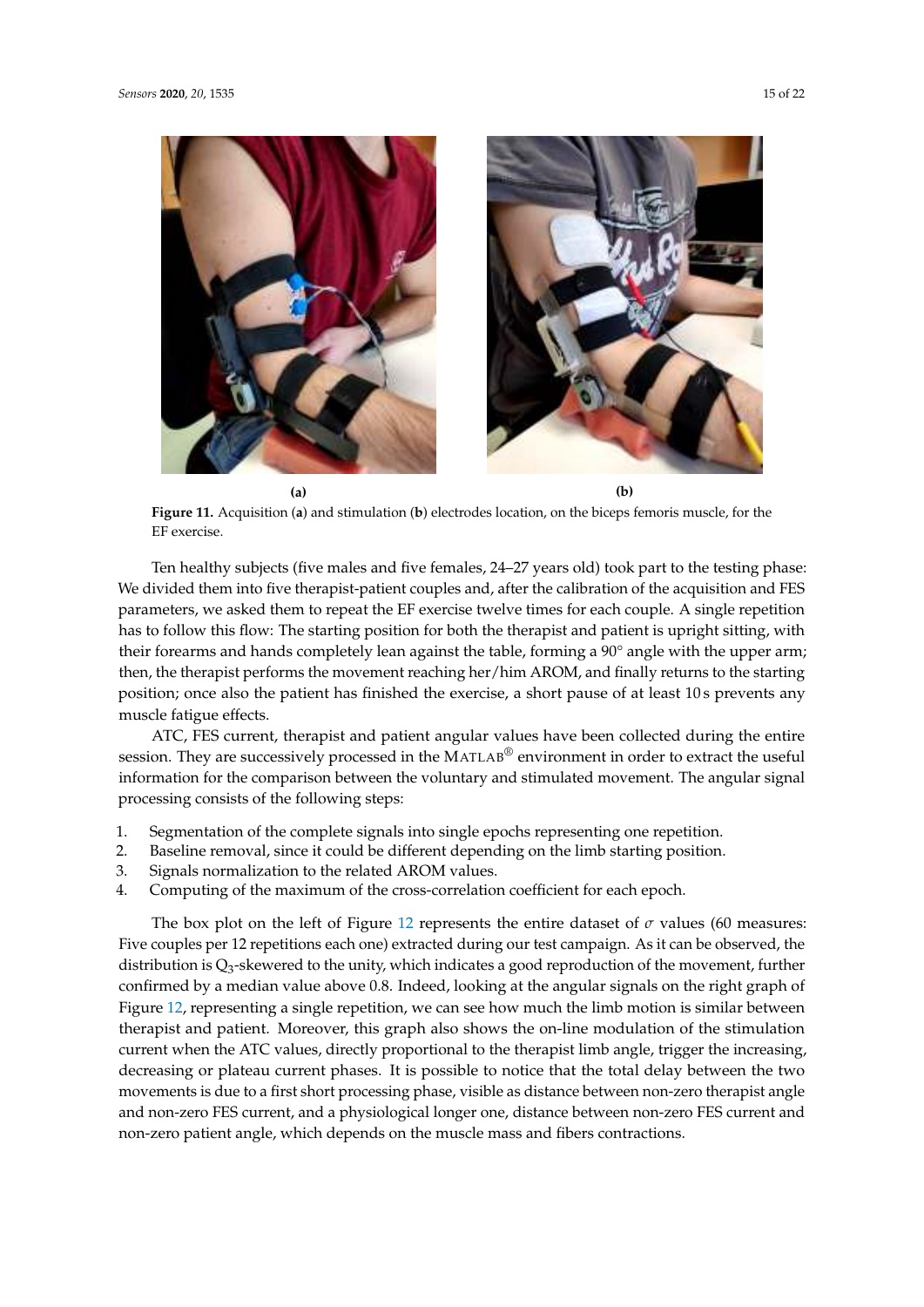

**Figure 12.** (**left**) Example of the stimulation application of a repetition of the Elbow Flexion (EF) movement: Blue and red are the angular signals of the therapist and patient, respectively; the dashed black line represents the FES current injected through the electrodes. (**right**) Similarity analysis using the maximum of the cross-correlation coefficient to compare the limb motion angular signals of the therapist and patient for the EF movement.

### *4.3. Lower Limb: Knee Extension*

We also tried to replicate the Knee Extension (KE) movement, due to its largely employment as physiotherapy exercise. From a sitting initial position, the contraction of the quadriceps femoris muscle allows the extension of the leg with respect to the knee joint. This muscle is composed by four separate muscles: The rectus femoris, in the middle of the thigh; the vastus lateralis located on the lateral side of the femur; the vastus medialis on the medial side; and the vastus intermedius under the rectus femoris [48].

In our test, we decided to monitor the vastus lateralis and vastus medialis, setting up a two-channel stimulation layout: in the first case, the sEMG electrodes were placed at the 80% of the line from the anterior superior iliac spine and the medial side of the platella, while in the second case, they were put at 2/3 of the line connecting the anterior superior iliac spine with the superior lateral side of the patella [43], as shown in Figure 13a. Both reference electrodes were located on the patella. On the other hand, as reported in Figure 13b, the stimulation electrodes were placed along the muscle bellies in order to cover a surface including both the muscles and the rectus femoris.

Our preliminary results consist in 13 repetitions of the movement, performed by a single female subject (24 years old). As in the EF case, both the therapist and patient need to start from an initial position, which we defined as 135° between thigh and calf. Then, the therapist extends its leg until her/him AROM and, once the stimulation is completed, at least 10 s have to be waited before next repetition.

The cross-correlation results, calculated with the same method of the EF case, are reported on the box plot in Figure 14 (top left). However, these values are also represented by a time-graph (bottom left) in order to avoid any misinterpretations due to the low number of measures. Looking at the graphs, some considerations can be made: first of all, also for the KE movement, we obtained satisfactory results in term of similarity between the two signals, proved by the  $\sigma$  values completely equal or greater to 0.9. Indeed, considering the repetition example on the left graph, we can observe the similar morphology among the therapist motion and the patient one. Anyway, the maximal angular value reached by the patient is lower than the therapist one. This behavior is possibly related to the muscle physiology activation and different fibers recruitment between voluntary and stimulated contraction. One cause could be associated to the stimulation of a healthy subject, with a normal muscles condition, that, by applying large values of stimulating current, could lead to sense of pain. Hence, we limited the current to the values represented by the dashed line in the graph avoiding this situation. A second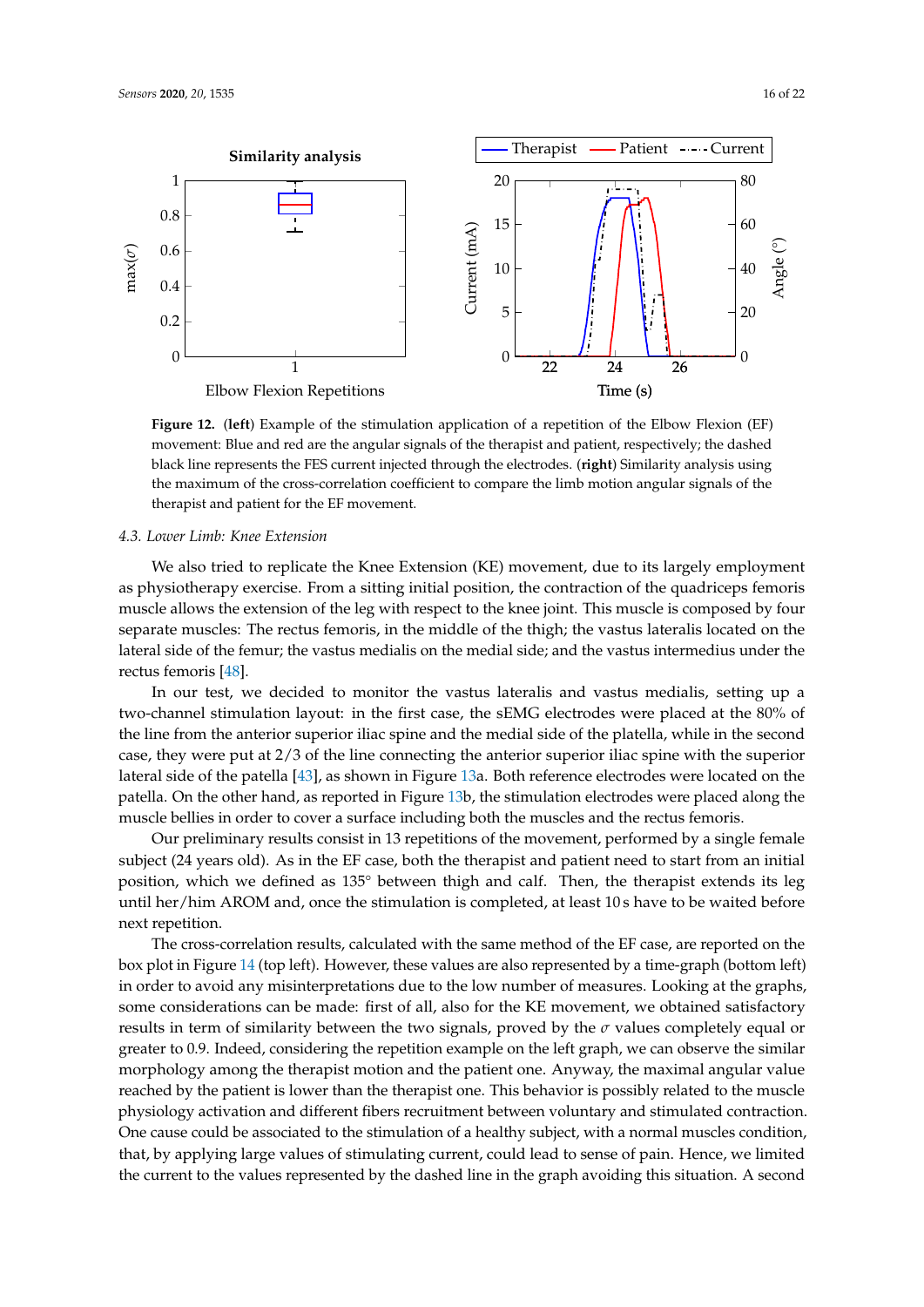possibility could be related to which muscles have been stimulated: A complete leg extension involves the total contraction of the quadriceps, while superficial electrodes could not result in the proper shortening of the deeper fibers, consequently producing a limited movement. Anyway, further studies will allow us to set up more complex stimulation scenarios, which will induce a better reproduction of the movement.



**(a) (b)**

**Figure 13.** Knee extension exercise. (**a**) sEMG acquisition electrodes on the vastus lateralis and vastus medialis muscles. (**b**) the electrodes are directly placed on the muscle bellies of the vastus lateralis and vastus medialis. This locations and the electrodes dimension also contract the rectus femoris muscle improving the stimulation effectiveness.



**Figure 14.** (**left**) Single repetition example showing the similarity between the two angular signals with respect to the vastus lateralis (VL) and vastus medialis (VM) stimulation currents. (**right**) Maximum of the cross-correlation coefficient for the 13 repetitions of the knee extension movement.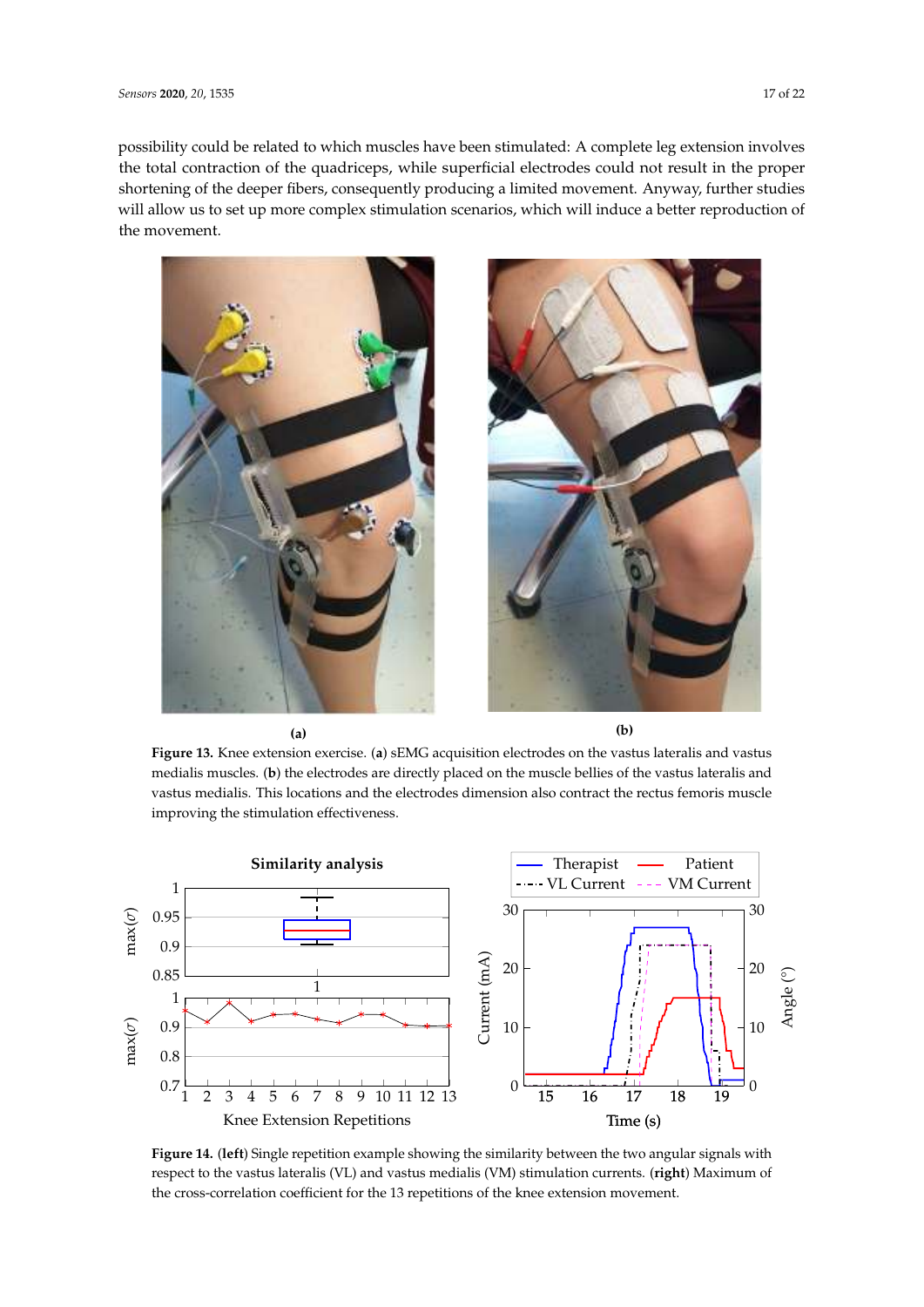#### **5. Discussion: sEMG-FES Systems Comparison**

Table 6 reports a summary of literature works in the field of FES application triggered by sEMG signal analysis. The classification includes which control feature (e.g., RMS, envelope, ATC) has been used to online modulate one or more FES parameters, as well as the employed hardware, which summarizes the processing capability and the possibility to transfer the FES algorithm into an embedded device. Moreover, these systems could be also analyzed by considering additional features such as wireless connectivity, modularity and number of active channels which foster system wearability, future sensors and algorithms integration, and application typology. Lastly, since real-time behavior remains a major constraint, rightmost column shows the latency (FES pulses update period) measurements calculated as FES processing delay or (whenever available) the therapist-patient delay.

| Work        | Control<br>Feature    | <b>FES</b><br>Parameter | Processing<br><b>HW</b> | Embedded                  | Wireless              | Modular<br>System | #Ch            | Latency<br>(ms)                        |
|-------------|-----------------------|-------------------------|-------------------------|---------------------------|-----------------------|-------------------|----------------|----------------------------------------|
| [49]        | <b>RMS</b>            | intensity               | <b>MCU</b>              | $\checkmark$              | Bluetooth             | $\mathbf{x}$      | 8              | 300                                    |
| [50]        | envelope              | intensity               | n.a.                    | $\mathbf{x}$              | $\mathbf{x}$          | n.a.              | $\overline{4}$ | n.a.                                   |
| $[51]$      | threshold<br>crossing | frequency               | MCU                     | $\checkmark$              | 335/433<br><b>MHz</b> | $\mathbf{x}$      | 2              | 142                                    |
| $[52]$      | force<br>angle        | intensity               | PC                      | $\boldsymbol{\mathsf{X}}$ | $\mathbf{x}$          | n.a.              | $\overline{4}$ | n.a.                                   |
| $[53]$      | sEMG<br>IMU           | intensity<br>width      | <b>MCU</b>              | $\checkmark$              | Bluetooth<br>2.1      | $\mathbf{x}$      | $\overline{4}$ | 21                                     |
| $[54]$      | envelope              | $on/$ off<br>stimuli    | PC                      | $\mathbf{x}$              | $\mathbf{x}$          | $\mathbf{x}$      | $\mathbf{1}$   | 1600                                   |
| $[55]$      | entropy               | frequency<br>width      | <b>MCU</b>              | $\checkmark$              | $\mathbf{x}$          | $\mathbf{x}$      | $\mathbf{1}$   | 300 <sup>1</sup>                       |
| [10, 18]    | <b>ATC</b>            | intensity               | PC                      | $\mathsf X$               | Bluetooth<br>4.2      | $\checkmark$      | $\overline{4}$ | 774.5 <sup>1</sup><br>932 <sup>1</sup> |
| <b>This</b> | ATC                   | intensity               | Raspberry               | $\checkmark$              | Bluetooth<br>4.2      | $\checkmark$      | $\overline{4}$ | 140                                    |

**Table 6.** sEMG-trigger-FES systems table comparison.

 $1$  measured as therapist-patient delay.

A complete comparison between our system and those reported here is not straightforward due to the large variety of analyzed features; anyway, some considerations about different methods and performance can be carried out. In [51] authors used the threshold crossing feature extraction to modulate the stimulation frequency of the FES pulses, achieving a very promising FES definition latency of 142 ms, directly comparable to our outcomes. However, since the sEMG processing has been embedded in the MCU, a standard sampling approach is needed, which includes peripherals management and relative expensive processing power; on the other hand, with our event-based approach, MCU resources could be drastically reduced by implementing ATC in hardware. At the same time, linking the TC events with the stimulation frequency results particularly interesting in order to reproduce motor fibers firing rate; in our system we preferred, as a first step, to modulate the intensity, but a frequency-control approach could be easily implemented thanks to the flexible and modular architecture of our system. Another interesting frequency modulation has been presented in [54], which evaluates the sEMG entropy on an MCU architecture, but limiting the number of controlled channels to one.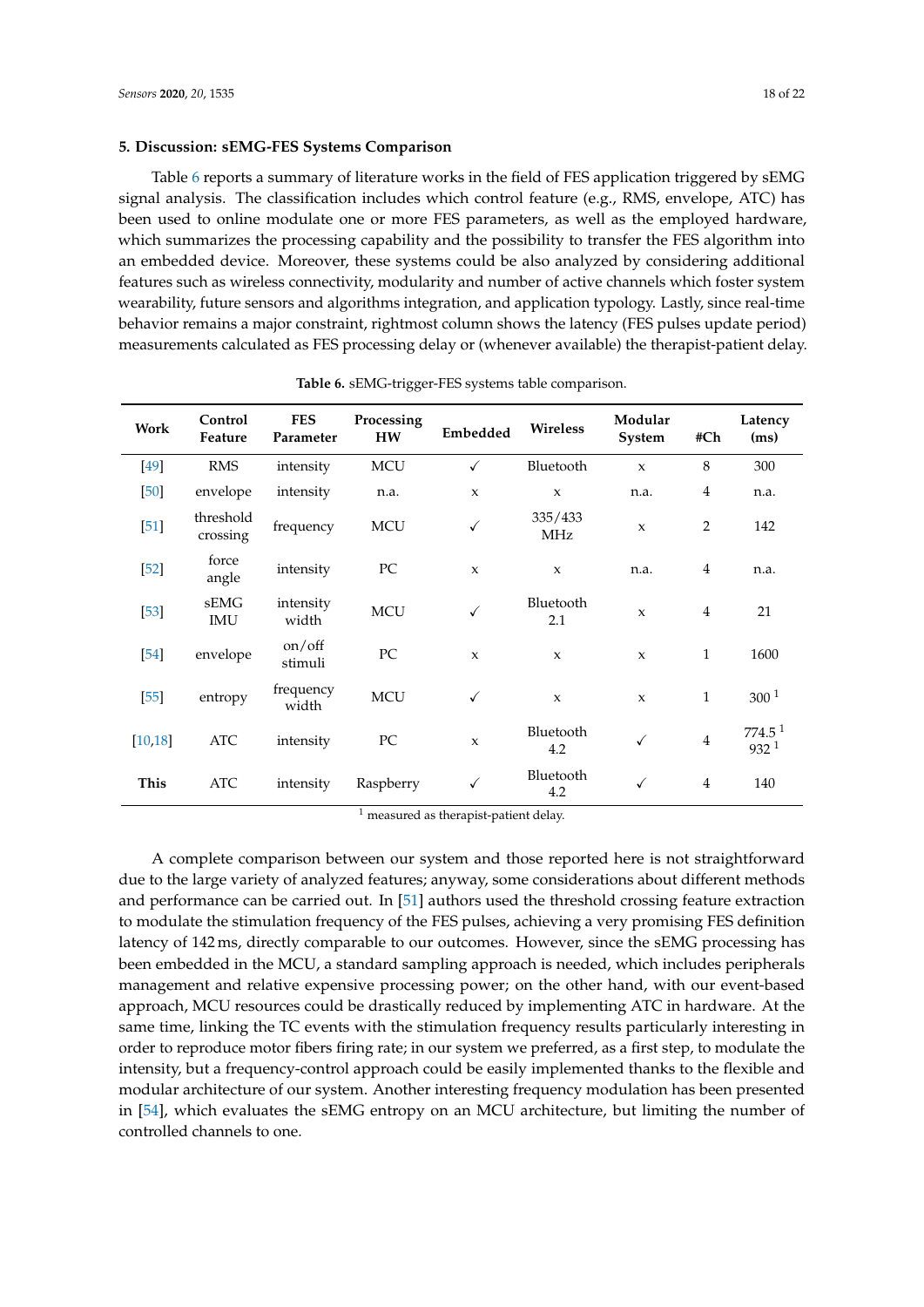With reference to the pulse amplitude control, it could be performed by extracting different features from the muscle signal (e.g., RMS [49], envelope [50] and force [52]) or using data-fusion techniques with different type of sensor (as Inertial Measurement Unit, IMU [53]): While the final latency among these works and our proposed system is quite similar, and respects the real-time constraints for such type of application, the processing methodology does not always allow to use an MCU [53] and, where it is possible, raw data acquisition seems to be the common adopted solution.

As another comparison point, to the best of our knowledge for this application, our architecture is the only one which presents a modular system structure, thanks to the combination of chosen programming language and strategies.

Lastly, looking at the ATC-FES system evolution from previous versions [10,18], we enhanced the real-time performance obtaining a total latency of about 140 ms, defined as the sum of the processing time (10 ms, RHS configuration) and the ATC widow (130 ms). Again, since the relevant upgrade in our architecture was to move towards an embedded device (i.e., Raspberry Pi), we confirm how the lightness and low-complexity of the ATC technique perfectly match with the low-processing capability of an embedded system, while maintaining adequate FES control, usability and power performance.

#### **6. Conclusion and Future Perspectives**

In this paper we presented our last prototype of the sEMG(ATC)-controlled-FES system, in which we have been replaced the previous MATLAB<sup>®</sup> & SIMULINK<sup>®</sup> software architecture [10] with the novel embedded version running on a Raspberry Pi, in order to overcome the performances limitation due to the use of a general purpose computer. Taking the advantages of the object-oriented and multi-threaded approach, along with the versatility of Python programming language, we developed a multi-platform software core able to work onto several devices and with different operating systems, also enhancing system usability by featuring a graphical user interface.

Since the main tasks of the system application concern the modulation of the FES pattern and its real-time application, we designed a processing structure able to match with the low computational power of an embedded device. We implemented a calibrated ATC-FES lookup table structure, combined with noise-gateway controls, which allows us to obtain a total processing time, defined as the delay between ATC data and the new FES parameters, below 30 ms (corner cases), obtained without substantally impact on the CPU and RAM usage, therefore demonstrating the lightness and responsiveness of the event-driven technique in the control of the stimulation.

We proved system efficiency by studying the similarity between voluntary and stimulated movements in therapist-patient real FES scenarios (healthy subjects): using the maximum of the normalized cross correlation coefficient, as comparison measurement between the signals of the involved limbs, we obtained a mean value of  $0.87 \pm 0.07$  as result of 60 repetitions (5 therapist-patient couples per 12 repetition each one) during the reproduction of the elbow flexion movement. These promising outcomes allowed us also to preliminarily evaluate the FES performance for the knee extension movement: Adopting the same methodologies, we analyzed 13 exercise repetitions achieving a correlation value of  $0.93 \pm 0.02$ .

Future improvements, i.e., full FES parameters modulation, pre-FES movement recognition, will permit us to further optimize the ATC-based stimulation in order to extend our testing phase to a wide list of rehabilitation exercises, also performing some clinical trials with the support of medical staff.

**Author Contributions:** Investigation, R.M.R.; Project administration, D.D.; Supervision, P.M.R.; Writing—original draft, F.R. All authors have read and agreed to the published version of the manuscript.

**Funding:** This research received no external funding.

**Acknowledgments:** The authors would like to thanks the volunteers which kindly offered for the experimental tests useful for this work.

**Conflicts of Interest:** The authors declare no conflict of interest.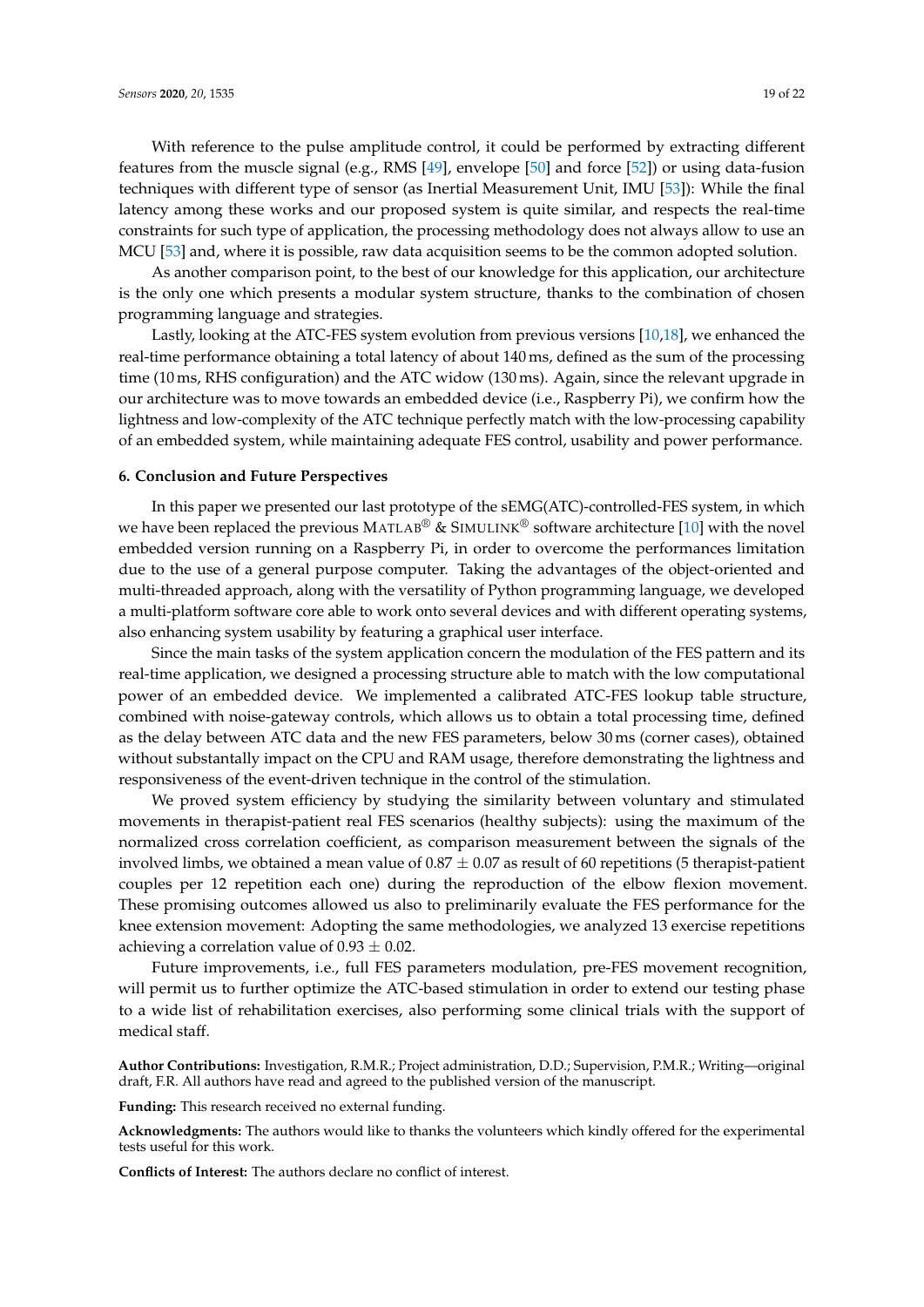#### **References**

- 1. Ferrante, S.; Chia Bejarano, N.; Ambrosini, E.; Nardone, A.; Turcato, A.M.; Monticone, M.; Ferrigno, G.; Pedrocchi, A. A Personalized Multi-Channel FES Controller Based on Muscle Synergies to Support Gait Rehabilitation after Stroke. *Front. Neurosci.* **2016**, *10*, 425. doi:10.3389/fnins.2016.00425. [CrossRef] [PubMed]
- 2. Perruchoud, D.; Pisotta, I.; Carda, S.; Murray, M.M.; Ionta, S. Biomimetic Rehabilitation Engineering: The Importance of Somatosensory Feedback for Brain–Machine Interfaces. *J. Neural Eng.* **2016**, *13*, 041001. doi:10.1088/1741-2560/13/4/041001. [CrossRef] [PubMed]
- 3. Reilly, J.P. Electrical Stimulation and Electropathology. In *Electrical Stimulation and Electropathology*, 1st ed.; Press, C.U., Ed.; Press Syndicate of the University of Cambridge: Cambridge, UK, 1992; Chapter 8: Skeletal Muscle Response to Electrical Stimulation by Sweeney, J. D.
- 4. Toledo, C.; Martinez, J.; Mercado, J.; Isabel Martín-Vignon-Whaley, A.; Vera-Hernández, A.; Leija-Salas, L. sEMG Signal Acquisition Strategy towards Hand FES Control. *J. Healthcare Eng.* **2018**, *2018*, 1–11. doi:10.1155/2018/2350834. [CrossRef] [PubMed]
- 5. Li, Z.; Guiraud, D.; Andreu, D.; Benoussaad, M.; Fattal, C.; Hayashibe, M. Real-time Estimation of FES-induced Joint Torque with Evoked EMG. *J. NeuroEng. Rehabil.* **2016**, *13*, 60. [CrossRef] [PubMed]
- 6. Shahshahani, A.; Shahshahani, M.;Motto Ros, P.; Bonanno, A.; Crepaldi, M.; Martina M; Demarchi, D.; Masera, G. An all-digital spike-based ultra-low-power IR-UWB dynamic average threshold crossing scheme for muscle force wireless transmission. In Proceedings of the 2015 Design, Automation & Test in Europe Conference & Exhibition (DATE), Grenoble, France, 9–13 March 2015; pp. 1479–1484.
- 7. Crepaldi, M.; Paleari, M.; Bonanno, A.; Sanginario, A.; Ariano, P.; Tran, D.H.; Demarchi, D. A quasi-digital radio system for muscle force transmission based on event-driven IR-UWB. In Proceedings of the 2012 IEEE Biomedical Circuits and Systems Conference (BioCAS), Hsinchu, Taiwan, 28–30 November 2012; pp. 116–119. doi:10.1109/BioCAS.2012.6418406. [CrossRef]
- 8. Sapienza, S.; Crepaldi, M.; Motto Ros, P.; Bonanno, A.; Demarchi, D. On Integration and Validation of a Very Low Complexity ATC UWB System for Muscle Force Transmission. In Proceedings of the IEEE Transactions on Biomedical Circuits and Systems, Paphos, Cyprus, 31 March–2 April 2016; Volume 10, pp. 497–506. doi:10.1109/TBCAS.2015.2416918. [CrossRef]
- 9. Guzman, D.; Sapienza, S.; Sereni, B.; Motto Ros, P. Very Low Power Event-Based Surface EMG Acquisition System with Off-the-Shelf Components. In Proceedings of the 2017 IEEE Biomedical Circuits and Systems Conference (BioCAS), Turin, Italy, 19–21 October 2017.
- 10. Rossi, F.; Motto Ros, P.; Sapienza, S.; Bonato, P.; Bizzi, E.; Demarchi, D. Wireless Low Energy System Architecture for Event-Driven Surface Electromyography. In *ApplePies 2018: Applications in Electronics Pervading Industry, Environment and Society*; Springer: New York, NY, USA, 2019; pp. 179–185. doi:10.1007/978-3-030-11973-7\_21. [CrossRef]
- 11. Motto Ros, P.; Paleari, M.; Celadon, N.; Sanginario, A.; Bonanno, A.; Crepaldi, M.; Ariano, P.; Demarchi, D. A wireless address-event representation system for ATC-based multi-channel force wireless transmission. In Proceedings of the 5th IEEE International Workshop on Advances in Sensors and Interfaces IWASI, Bari, Italy, 13–14 June 2013; pp. 51–56. doi:10.1109/IWASI.2013.6576061 [CrossRef]
- 12. Sapienza, S.; Motto Ros, P.; Fernandez Guzman, D.A.; Rossi, F.; Terracciano, R.; Cordedda, E.; Demarchi, D. On-Line Event-Driven Hand Gesture Recognition Based on Surface Electromyographic Signals. In Proceedings of the 2018 IEEE International Symposium on Circuits and Systems (ISCAS), Florence, Italy, 27–30 May 2018; pp. 1–5.
- 13. Mongardi, A.; Rossi, F.; Motto Ros, P.; Sanginario, A.; Ruo Roch, M.; Martina, M.; Demarchi, D. Live Demonstration: Low Power Embedded System for Event-Driven Hand Gesture Recognition. In Proceedings of the 2019 IEEE Biomedical Circuits and Systems Conference (BioCAS), Nara, Japan 17–19 October 2019.
- 14. Mongardi, A.; Motto Ros, P.; Rossi, F.; Ruo Roch, M.; Martina, M.; Demarchi, D. A Low-Power Embedded System for Real-Time sEMG based Event-Driven Gesture Recognition. In Proceedings of the 2019 26th IEEE International Conference on Electronics, Circuits and Systems (ICECS), Genova, Italy, 27–29 November 2019; pp. 65–68.
- 15. Barioul, R.; Fakhfakh, S.; Derbel, H.; Kanoun, O. Evaluation of EMG Signal Time Domain Features for Hand Gesture Distinction. In Proceedings of the 2019 16th International Multi-Conference on Systems, Signals Devices (SSD), Istanbul, Turkey, 21–24 March 2019; pp. 489–493.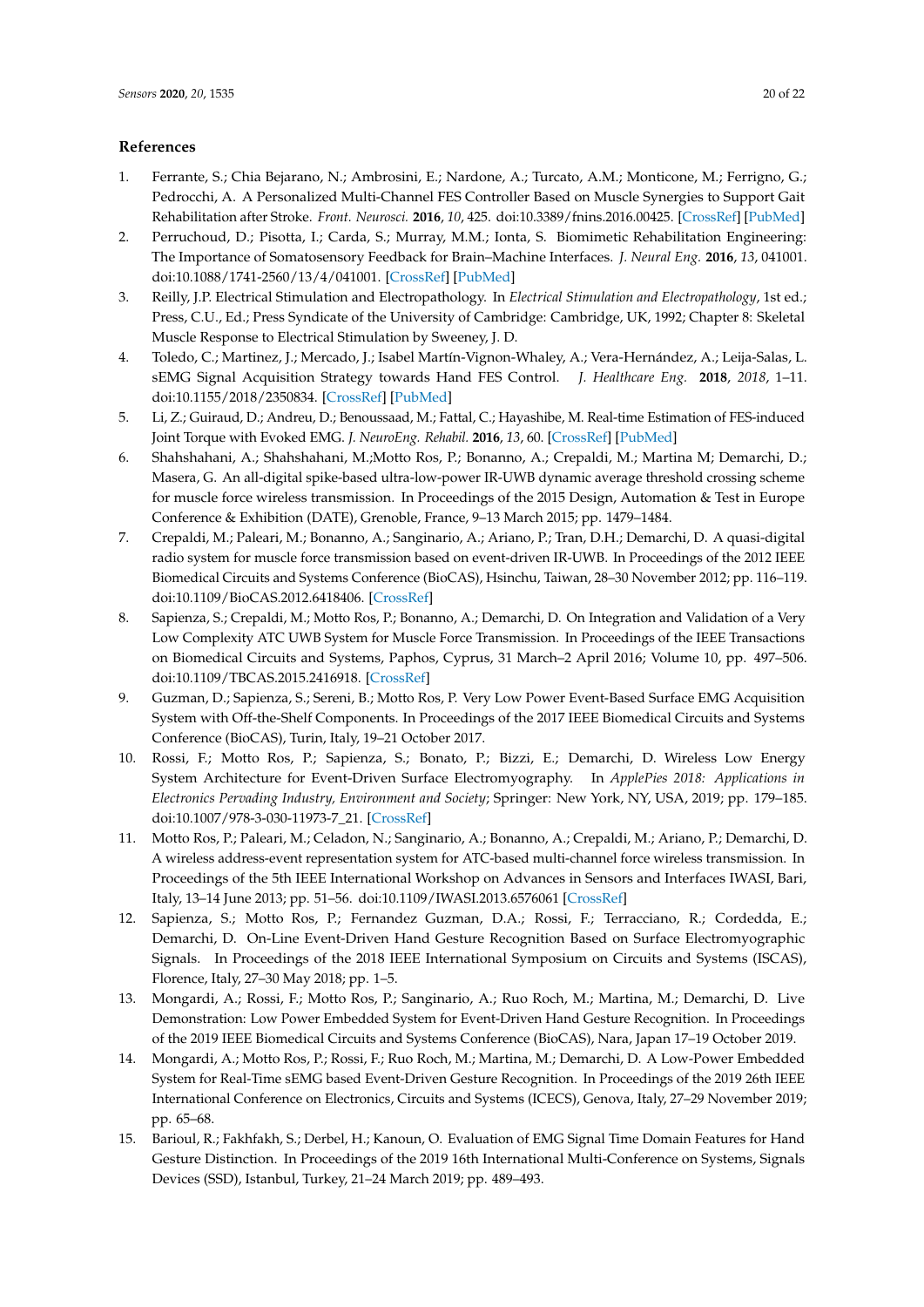- 16. Toledo-Pérez, D.C.; Rodríguez-Reséndiz, J.; Gómez-Loenzo, R.A. A Study of Computing Zero Crossing Methods and an Improved Proposal for EMG Signals. *IEEE Access* **2020**, *8*, 8783–8790. [CrossRef]
- 17. Rossi, F.; Motto Ros, P.; Demarchi, D. Live Demonstration: Low Power System for Event-Driven Control of Functional Electrical Stimulation. In Proceedings of the 2018 IEEE International Symposium on Circuits and Systems (ISCAS), Florence, Italy, 27–30 May 2018; p. 1.
- 18. Rossi, F.; Motto Ros, P.; Cecchini, S.; Crema, A.; Micera, S.; Demarchi, D. An Event-Driven Closed-Loop System for Real-Time FES Control. In Proceedings of the 2019 26th IEEE International Conference on Electronics, Circuits and Systems (ICECS), Genova, Italy, 27–29 November 2019; pp. 867–870.
- 19. Rossi, F.; Rosales, M.R.; Motto Ros, P.; Demarchi, D. Real-Time Embedded System for Event-Driven sEMG Acquisition and Functional Electrical Stimulation Control. In Proceedings of the 2019 International Conference on Application in Electronics Pervading Industry, Environment and Society, Pisa, Italy, 11–13 September 2019.
- 20. De Luca, C.J. *Surface Electromyography: Detection and Recording*; DelSys Incorporated: Natick, MA, USA, 2002.
- 21. De Luca, G. *Fundamental Concepts in EMG Signal Acquisition*; DelSys Incorporated: Natick, MA, USA, 2001.
- 22. Spinelli, E.M.; Pallas-Areny, R.; Mayosky, M.A. AC-coupled front-end for biopotential measurements. *IEEE Trans. Biomed. Eng.* **2003**, *50*, 391–395. [CrossRef] [PubMed]
- 23. Franco, S. *Design with Operational Amplifiers and Analog Integrated Circuits; Mac Graw Hill: New York, NY*, USA, 2002.
- 24. (SIG), B.S.I.G. *BLUETOOTH SPECIFICATION Version 4.1 Specification of the Bluetooth® System*. Available online: https://www.microchip.com/ (accessed on 3 December 2013).
- 25. Microchip. *RN4020 Bluetooth Low Energy Module DataSheet*. 2015. pp. 1–28. Available online: https: //www.microchip.com/ (accessed on 3 December 2013).
- 26. Semiconductor, N. nRF52840 Dongle. Available online: https://www.nordicsemi.com/Software-and-tools/ Development-Kits/nRF52840-Dongle (accessed on 9 March 2020).
- 27. Devices, C. *AMT20 Series Datasheet Modular | Absolute | CUI Devices*. 2019. pp. 1–10. Available online: https://www.cuidevices.com/ (accessed on 21 December 2019).
- 28. Arduino Micro. Available online: https://store.arduino.cc/arduino-micro (accessed on 9 March 2020).
- 29. Jessop, D.; Pain, M. Maximum Velocities in Flexion and Extension Actions for Sport. *J. Human Kinet.* **2016**, *50*. doi:10.1515/hukin-2015-0139. [CrossRef] [PubMed]
- 30. Formlabs. Available online: https://formlabs.com/it/3d-printers/form-2/ (accessed on 9 March 2020).
- 31. GmbH, H. *Operation Manual RehaStim 2, RehaMove 2 User Guide*. Available online: https://hasomed.de/ (accessed on 21 November 2012).
- 32. Kuberski, B. *ScienceMode2 Description and Protocol*. Available online: https://hasomed.de/ (accessed on 12 December 2012).
- 33. Popovic, M.; Masani, K.; Micera, S. Functional Electrical Stimulation Therapy: Recovery of Function Following Spinal Cord Injury and Stroke. In *Neurorehabilitation Technology*; Springer: Cham, Switzerland, 2016.
- 34. GmbH, H. *RehaMove Functional Electrical Stimulation—FES Applications*. 2015. Available online: https:// hasomed.de/ (accessed on 9 March 2020).
- 35. Foundation, R.P. Raspberry Pi 3 B+ Specifications. Available online: https://www.raspberrypi.org/ products/raspberry-pi-3-model-b-plus/ (accessed on 9 March 2020).
- 36. Instruments, T. *CC2540 Bluetooth Low Energy USB Dongle*, 5 May 2015. Available online: http://www.ti. com/lit/ug/tidu977/tidu977.pdf (accessed on 9 March 2020).
- 37. Kivy. *Kivy Home*. Available online: https://kivy.org/#home (accessed on 9 March 2020)
- 38. Philips, D. *Python 3 Object-oriented Programming*, 2nd ed.; Packt Publishing: Birmingham, UK, 2015.
- 39. Lott, S. *Functional Python Programming*; Packt Publishing: Birmingham, UK, 2015.
- 40. BlueZ. BlueZ: Official Linux Bluetooth protocol stack. Available online: http://www.bluez.org/about/ (accessed on 9 March 2020).
- 41. Harvey, I. Bluepy: Python interface to Bluetooth LE on Linux. Available online: https://github.com/ IanHarvey/bluepy (accessed on 9 March 2020).
- 42. Ulloa, R. *Kivy Interactive Applications and Games in Python*, 2nd ed; Puckt Publishing: Birmingham, UK, 2015.